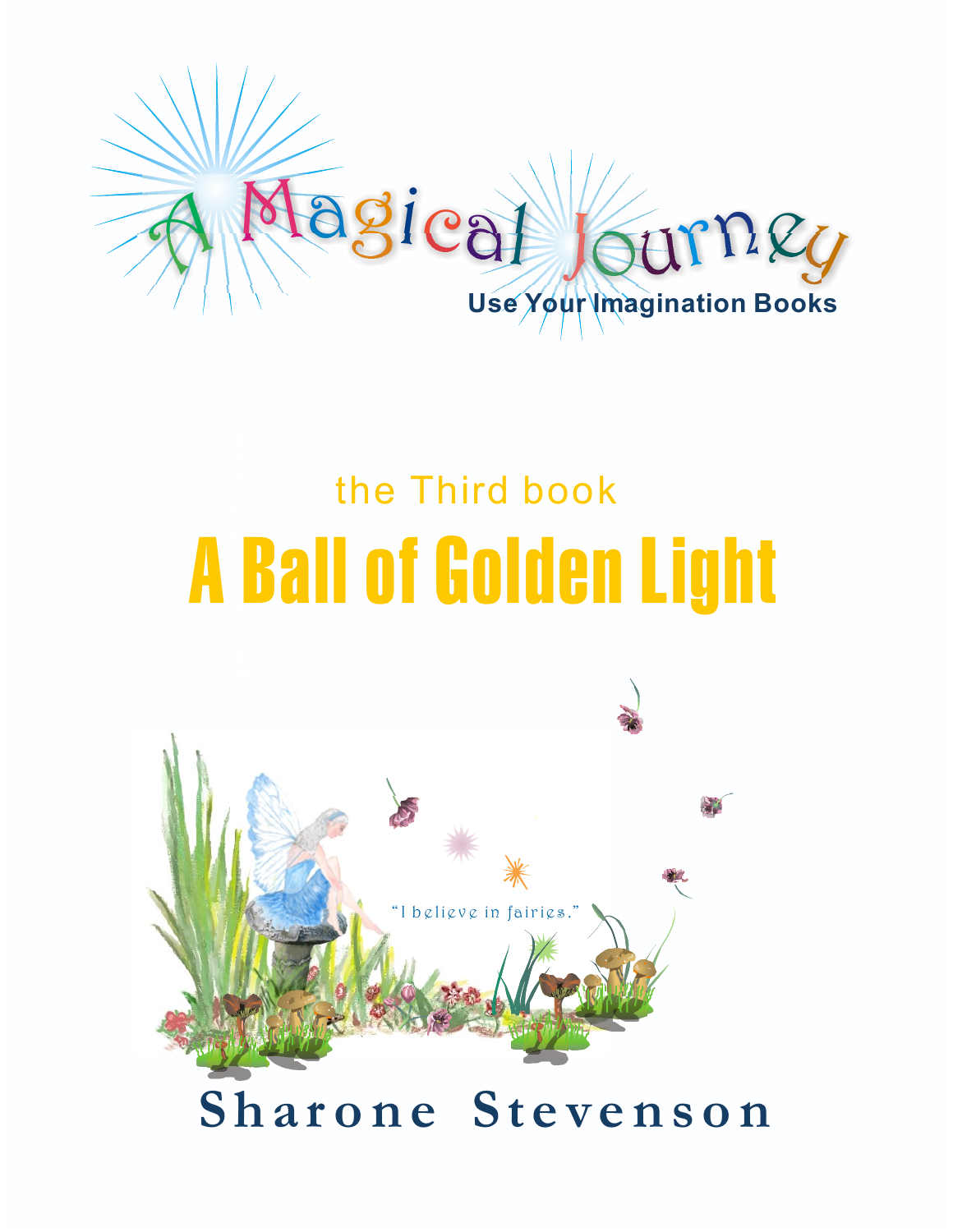#### **A MAGICAL JOURNEY BOOK SERIES**

The Second Book The Search Begins

The First Book An Unusual Day in Fairyland The Third Book A Ball of Golden Light The Fourth Book Hall of the Silver Threads The Fifth Book Back to Fairyland

Copyright Sharone Stevenson © 2011 No part of this book my be reproduced or copied without written permission of the author. email: imagine@radiantartistry.com Designed and Published in Canada by Radiant Artistry, BC Canada

ISBN 978-0-9731722-9-4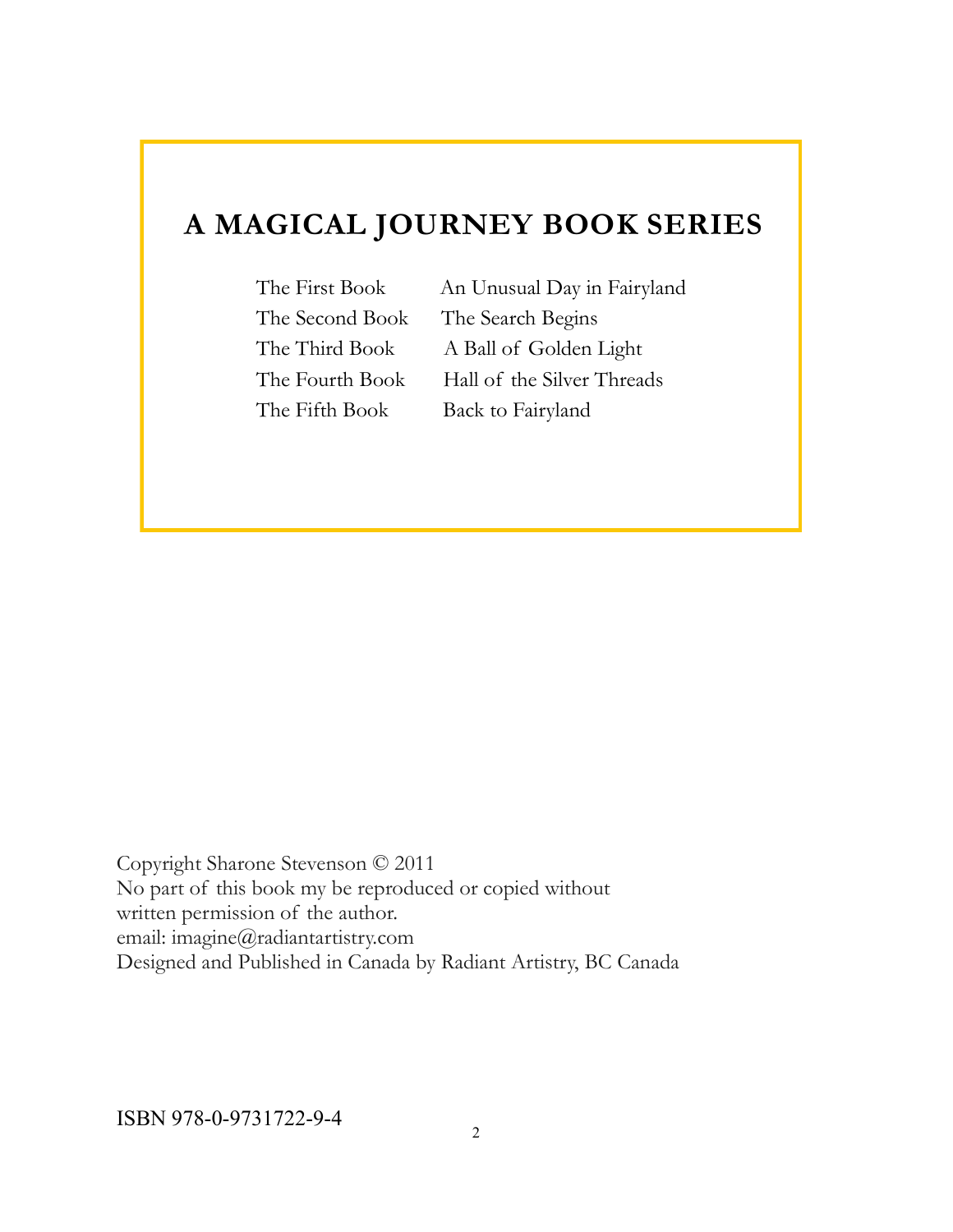H Ball of Golden Light

S omewhere out in the meadow was a fluffy white dandelion that was quite different from all the other dandelions. Its soft round head was more fluffy and much bigger than the rest. But, not only that, there was something magical about it. Though, by just looking at it, you would never know.

When Mother Nature heard that Beatrix the Butterfly was taking Fairy Blue Light to the Golden City Behind the Sun, she immediately went across the orchard to an old shop inside the trunk of a big oak tree. Over the door, swinging from a rusty old chain, hung a hand carved wooden sign that said:

#### *All Things for Things You Didn't Know You'd Need Shoppe.*

She went inside and tinkled a tiny brass bell on the counter. A purple velvet curtain, which hung from a few tarnished brass curtain rings, was slowly pulled to one side. A kindly old gentleman with soft white hair and a long beard, stepped out.

"Good morning madam!" he said courteously. "How may I help you?"

"Oh, good morning!" she replied. "I want some Magic Dust please."

"Certainly madam! Excuse me for just one moment. I'll see if we have any left."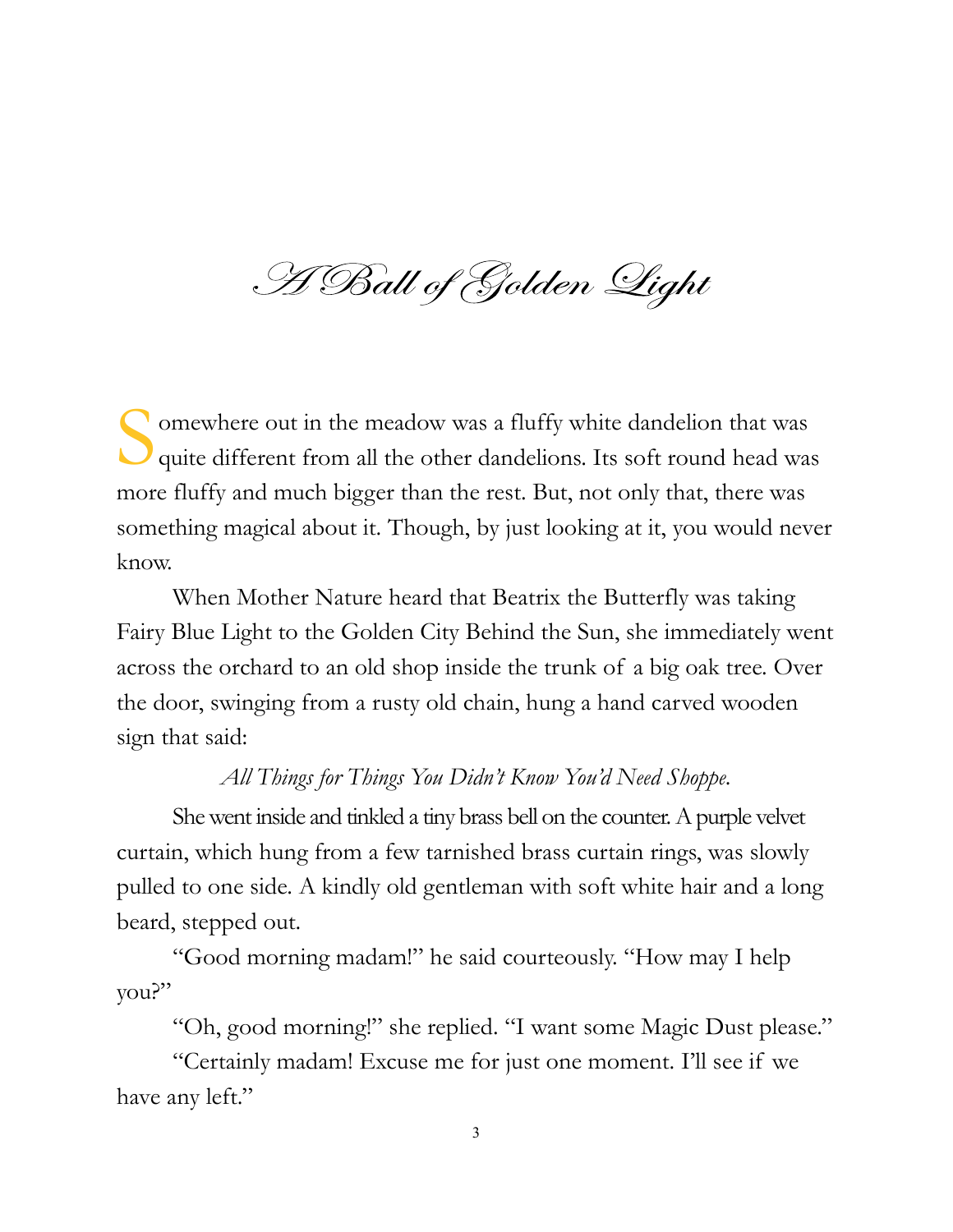He went to the far end of a shelf and took down a tall empty glass bottle. He opened a long narrow drawer and reached for a pair of spectacles with violet lenses. He put them on and peered at the bottle.

"Yes, there is some left," he said, and opened the bottle and tipped the contents into a brown paper bag. She thanked him, then left the shop and hurried home.

Mother Nature emptied the contents of the brown paper bag into a soft golden purse, and pulled the drawstrings tight. She hung it over one arm, clasped her hands in front of her, and put her heels together. Then she closed her eyes, counted to three, and imagined she was standing beside a large fluffy dandelion in Mr. Pippin's garden. And faster than the speed of a shooting star, she was standing beside the fluffiest dandelion she had ever seen.

She turned her back to the breeze and carefully opened the golden purse. She leaned forward and sprinkled the Magic Dust all over the dandelion.

"What are you doing? What is that stuff you're putting on me? Oh! Now I'm going to . . . to . . . sneeze!" cried an angry airy voice.

"No, you mustn't sneeze! Please stop yourself! Think of something else, or do anything else, but please don't sneeze," she implored.

"Uh . . . Uh . . . I can't stop myself! It's coming," said the dandelion as it started to swell.

"I demand you to stop right now!" said Mother Nature, turning a bright shade of red.

The fluffy dandelion was so shocked by the tone of her voice, that somehow the sneeze managed to disappear.

"That's better!" she said, feeling somewhat relieved. "We can't have you sneezing, and that is an order!"

"Yes, Mother Nature," he said nervously. "I heard you, and I promise I'll try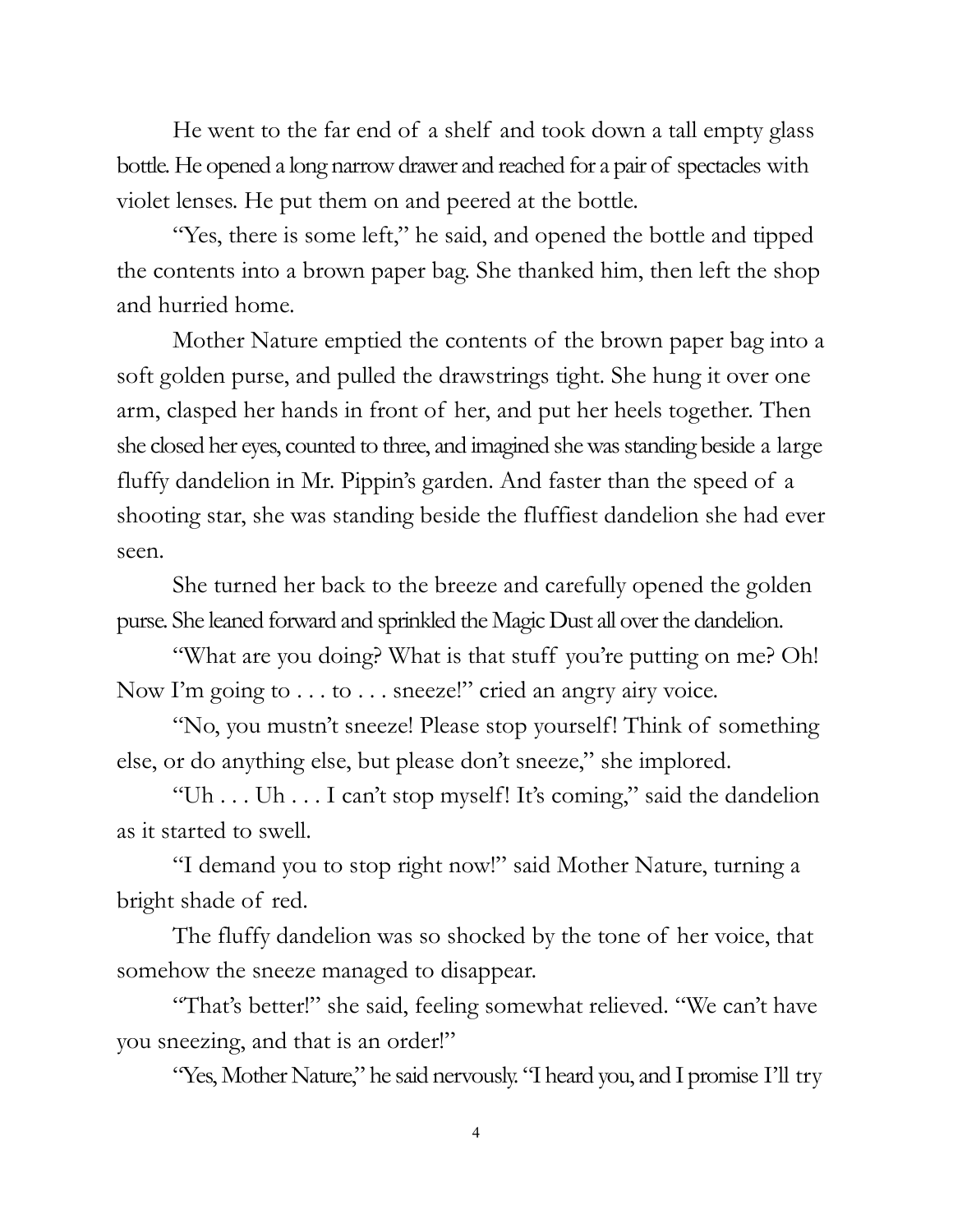not to. But, what will happen when you aren't here to give me another order?"

"Goodness me! Isn't one order enough? Do I have to tell you more than once?" she exclaimed.

Mother Nature pulled the cords of the empty golden purse together, and placed it back over her arm.

"How long is it before I can sneeze? And why can't I sneeze?" whined the dandelion. "I have never sneezed before, and I want to know what it feels like."

"Dandelions are not supposed to sneeze. But, as you make everyone else sneeze, now you know how they feel before they do!" laughed Mother Nature.

"I thought my whole head was going to pop off, and . . ."

"That's exactly what must not happen!" interrupted Mother Nature. "You must not even think about sneezing."

"You still haven't told me why I even wanted to sneeze, and what stuff you put on my head, and why you put it there," he said, feeling more confused than ever.

"Questions! Questions! I like people who ask questions," she replied. "But first, you must promise me, that if I tell you the answers, you won't swell up."

"I – I promise!" said the fluffy dandelion nodding his head.

"Stop!" she cried. "Don't nod your head."

"Why not?" he demanded.

"Because I said so!" she answered sharply.

The dandelion tried hard to keep his fluffy top from moving, but even the gentlest breeze made him sway. So it was very difficult indeed. In fact, it was the most difficult thing he'd ever had to do.

"Now you've told me to keep still, all I want to do is move," he said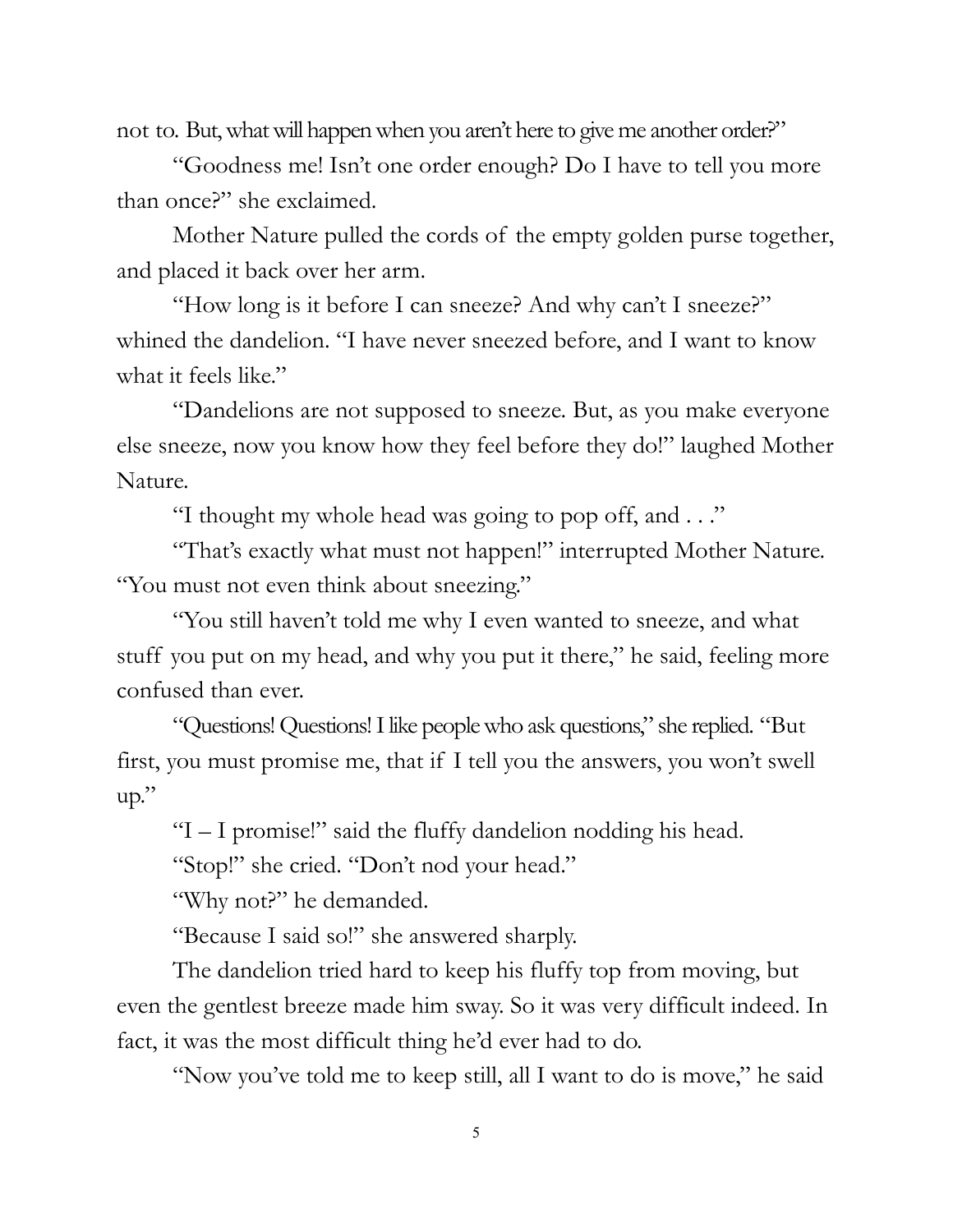irritably, "and I can't help it!"

"Oh, yes you can!" she said firmly, as she walked slowly around him. When she felt sure he was really trying not to move, she said to him, "I will answer your questions now, if you're ready."

"I'm ready!" he replied in a very stiff voice.

"Well!" she began, "you have been chosen for something very special, and if you wait quietly, and without sneezing, you will soon know why."

"Is that all you're going to tell me?" he exclaimed.

"Yes, that is all you need to know," she said, knowing it wasn't wise to tell him any more.

"I must go now and check up on some pixies who deliberately painted some bluebells red. I don't know what they're going to be up to next!" she said crossly, and simply vanished.

"Come back! Come back!" he cried. "I need you to help me. I know I'm going to sneeze any minute." But, Mother Nature wasn't there any more.

Over in the meadow, Beatrix the Butterfly went over to a big patch of dandelions and flew as close to them as she could. But there was no way of telling which one held the Magic Dust. She flew back and forth several times, but to her, they all looked the same.

"How am I going to know which one it is?" she asked herself. "The Pink Butterfly told me I would know if I looked inside myself and listened, but I tried that, and it didn't work this time. Well, there's no use complaining about it, I'd better just keep looking."

So she flew over to the next dandelion, and took a deep breath and puffed as hard as she could. But not one single bit of Magic Dust flew out. She continued on, going from one dandelion to the next, but she still couldn't find it.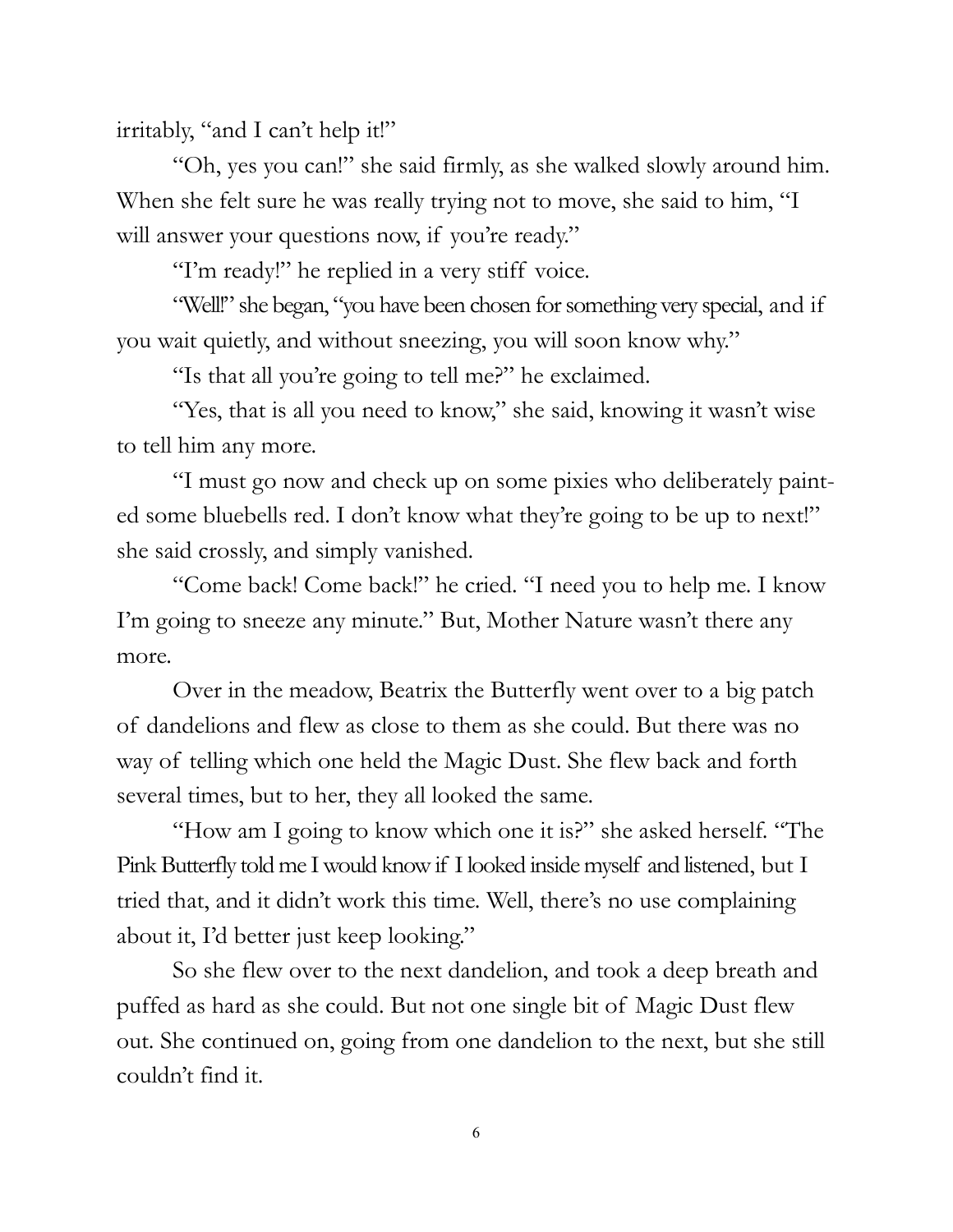"Goodness me, this is tiring," she sighed. "I'm just not used to all this puffing. Butterflies don't usually do this kind of thing."

So she flew to the top of the tallest blade of grass and settled daintily on its tip. She looked at all the dandelions in the meadow below, and shook her head.

"No, I don't think I'll ever find it," she said sadly. "There are so many white fluffy dandelions, and they all look exactly the same."

Beatrix flew down and began looking again, but this time she noticed that something very odd was happening. Every time she blew on a ball of fluff, she heard strange giggling sounds. Then a soft airy voice said, "What are you trying to do little butterfly?"

Beatrix looked around and saw no one, but more giggles filled the air. "Where are you?" she asked.

"We're everywhere," they laughed. "You've been blowing some of us away."

"If you're everywhere, then why can't I see you?" she asked.

"You can, if you look up at the blue sky. That is where we all go."

Beatrix the Butterfly raised her little pointed head and looked up. She saw very small balls of white fluff with tiny seeds inside, floating everywhere.

"We've been waiting for the wind to come, but he is too lazy," said the soft airy voice. "We all want to travel over the meadow and up into the blue sky, but we can't do that right now."

"Maybe I can help you, and in return, perhaps you can help me," she said kindly.

"Little butterfly, we would be only too glad to help you. What are you doing?"

"I'm searching for the fluffiest dandelion that Mother Nature filled with Magic Dust. Do you know which one it is?" she asked.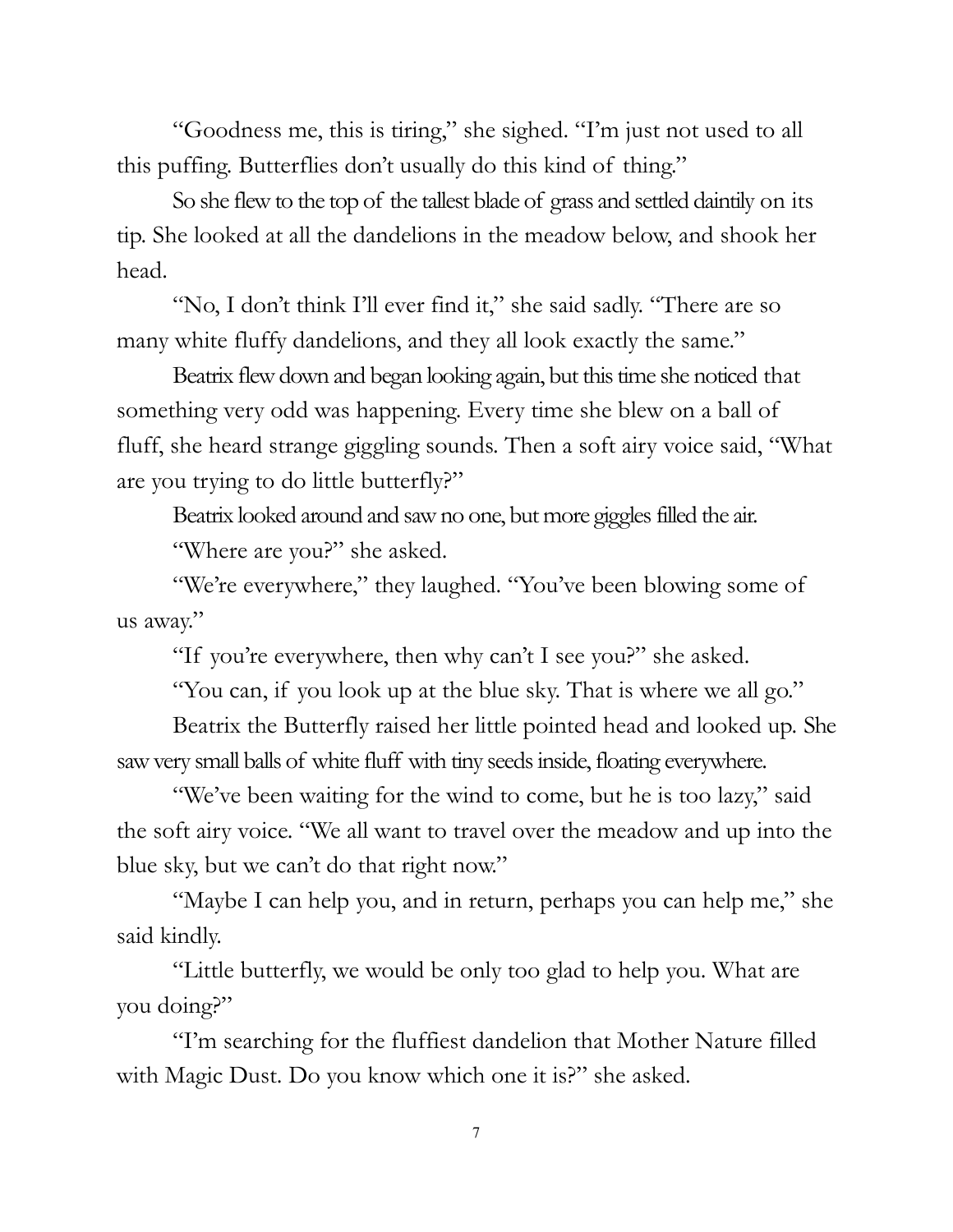Again, she heard gurgles of giggles, and all the dandelions swayed back and forth like a white magic carpet floating in the breeze.

"We might know where it is, but we're not about to tell you," teased one of the dandelions. "Keeping secrets is our favourite game, and that is our best secret."

"That's silly!" she replied. "Well, if you won't tell me, then I'll find someone who will."

Beatrix wasn't the slightest bit amused by their silly games, and she didn't like being teased.

"There must be someone who can help me," she said, and kept on flying.

Beatrix felt too tired to remember what the Pink Butterfly had told her. But, as she flew farther and farther across the meadow, she could hear two sweet singing voices in the distance.

"Now I remember," she laughed. "The Pink Butterfly told me to look for the two poppies who were so much in love, that they sang to each other all day long."

So she flew back towards Mr. Mushroom and close by she saw two poppies cuddled close together. She flew over to them, and settled inside their petals. She listened to their beautiful singing voices and waited until they had finished.

"Dear poppies," she said sweetly, "your love for each other makes me feel very happy."

"Thank you!" sang one of the poppies, as it fluttered its long black eyelashes and smiled sweetly. "How could anything be more important than being in love?"

Again, the poppies broke out into a new song. The beautiful words poured out like the colours reflected in a floating bubble as the sunlight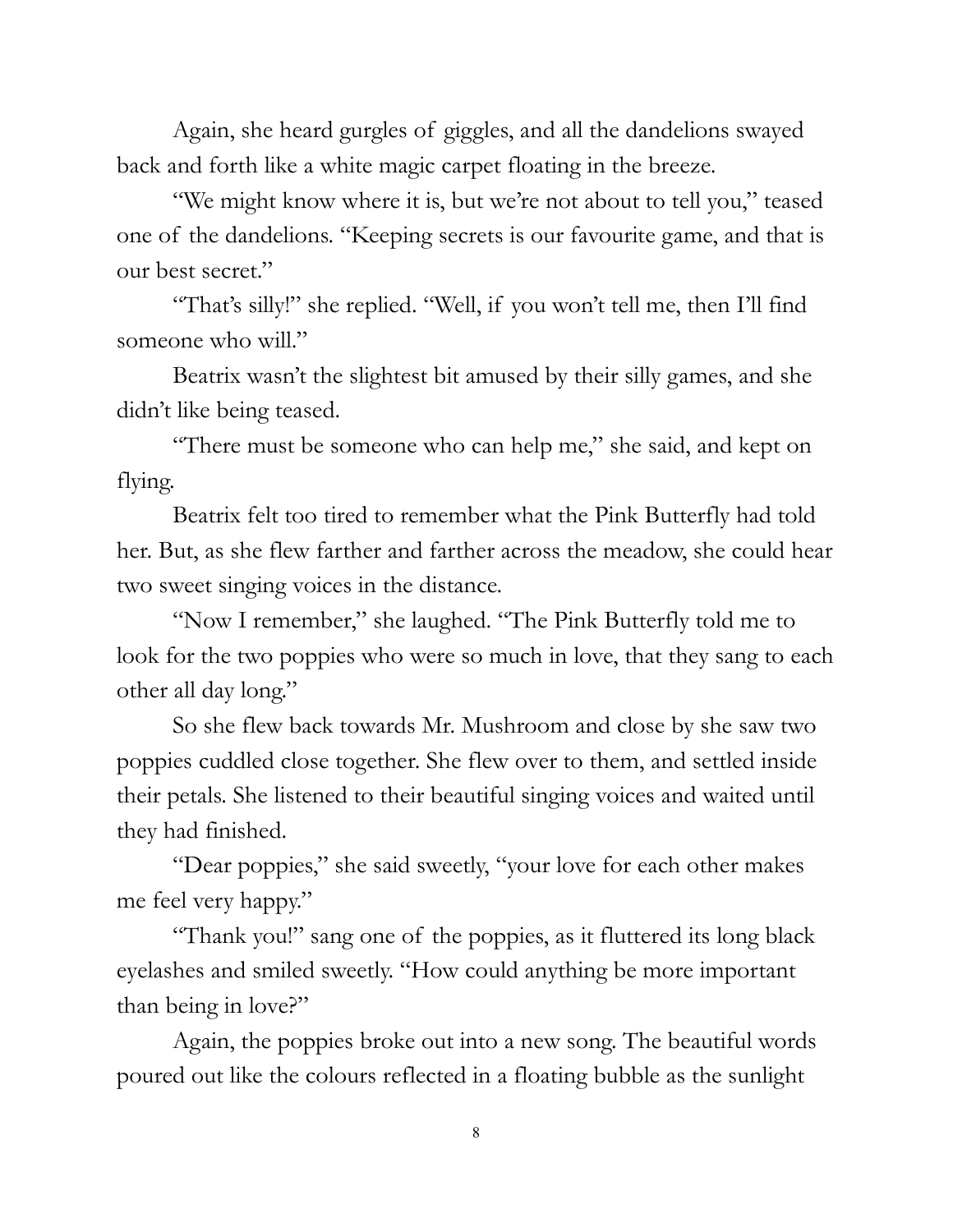gently stroked it.

"Loving each other is beautiful, but do you know that there are many different ways of sharing love?"

The two poppies gasped and their petals shook. Beatrix the Butterfly waited for them to stop fussing, and then said, "I feel happy when someone needs me to help them, and that is love too."

"We don't think that is love. We love each other, and no one else matters," said the tall poppy proudly.

"Dear poppies, love cannot be locked up and kept just for yourselves, it must be shared."

"Oh really! We've never heard about that," said the other poppy rather pompously. "We just love each other and that's the way it's always been."

"Yes, I know that," she replied, "but perhaps one day you'll want to share it with others, and then you'll love each other even more."

"Well, maybe that's true, but right now it isn't that way. But do tell us why you've come to visit us."

The poppies swayed closer to each other and their soft red petals touched gently.

"Pardon me little butterfly! We're forgetting our manners," said the poppy with the thick long black eyelashes, as she turned to face Beatrix.

"We saw you blowing the fluff off the dandelions and wondered why. Is there anything we can do to help you?"

"Yes, I hope so!" she replied. "I'm searching for the fluffiest dandelion that Mother Nature filled with Magic Dust. I'm tired of going to each one and blowing all the fluff away."

"Oh my! Oh my!" they both said together, and almost started to sing again, but managed to stop themselves just in time.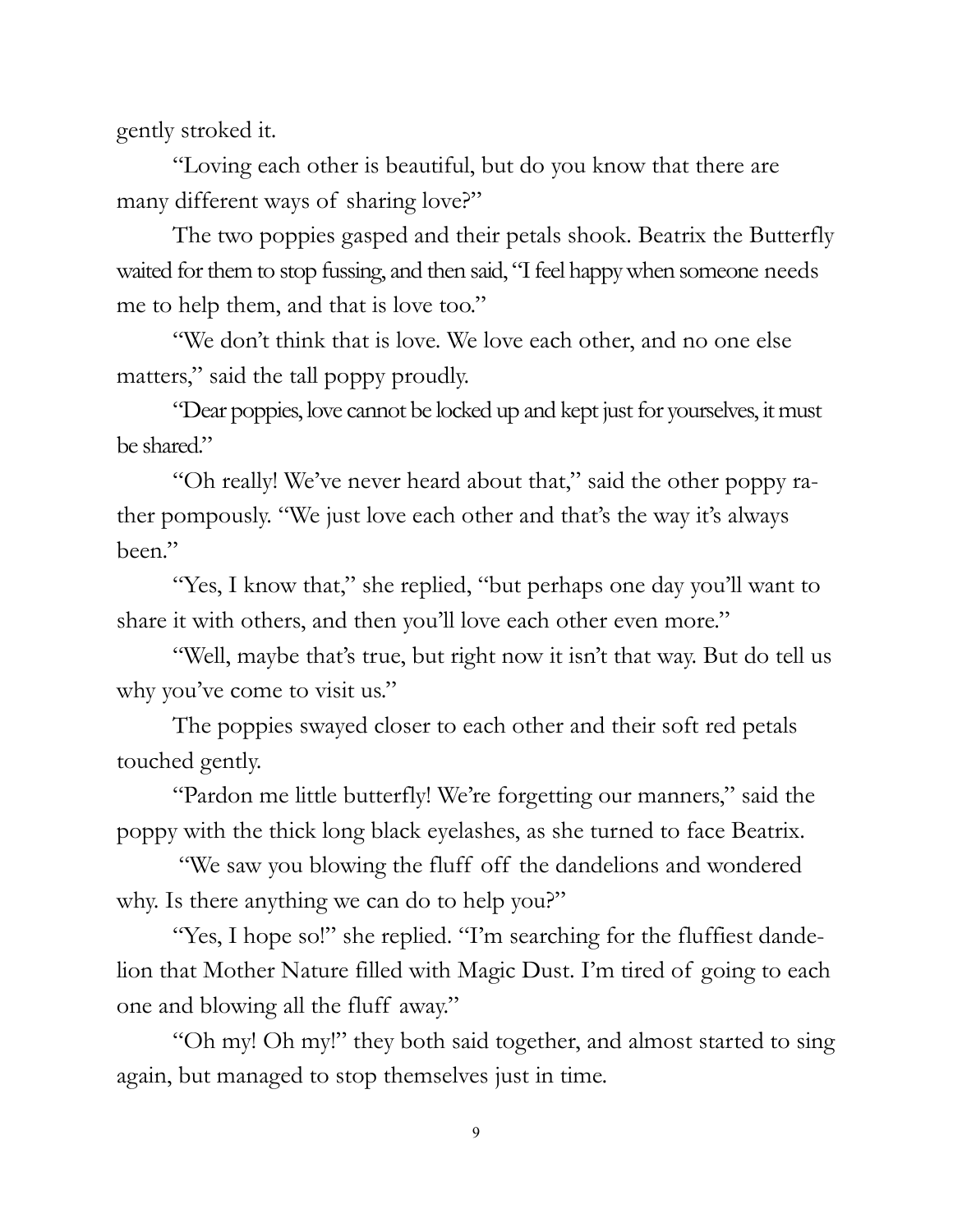"Magic Dust! Why do you need Magic Dust?" they asked.

They both listened carefully while she told them the whole story. When she'd finished, they swayed towards each other and whispered. Then they opened their petals and said, "Dear little butterfly, you already have the answer. You don't need to tire yourself out trying to blow the fluff off all the dandelions."

"What do you mean? How am I going to find the Magic Dust, if I don't blow off the fluff until I find it? " she asked crossly.

"Little Butterfly, the secret to finding the answer to anything is to start moving. And before you know it, you're inside the answer."

"You're teasing me too, and I don't like it. How can you be '*inside an answer'*?" she said angrily. "You just don't know where it is, and all you care about is each other." The two poppies just smiled.

Once again poor Beatrix was upset. She wondered if anyone was ever going to help her. She turned and flew back to the dandelions. She was so angry she fluttered her wings harder than she'd ever fluttered them before. She flew back and forth several times, and then decided to give up searching.

It was time now to tell Fairy Blue Light that they wouldn't be going to the Golden City Behind the Sun after all. So feeling very sad, she headed back over to old Mr. Mushroom, and landed right beside Fairy Blue Light.

"Wake up! Wake up! Fairy Blue Light," she said anxiously.

"Oh thank goodness you're back! I thought you'd forgotten me," she said as she slowly opened her eyes.

"But, Beatrix, where are you?" asked Fairy Blue Light, as she looked around and saw no one in sight.

"I'm right here beside you!" Beatrix laughed. "What's wrong with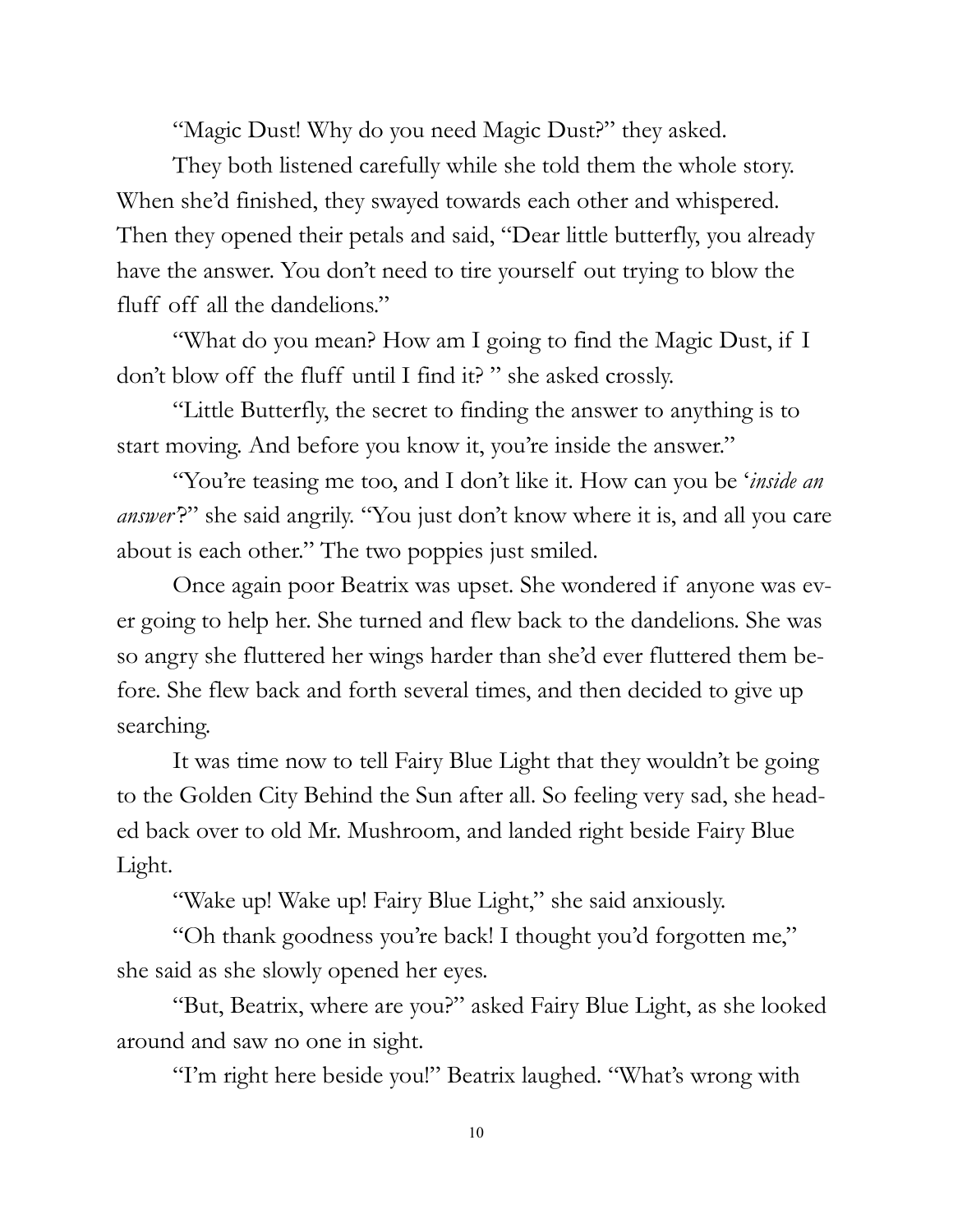you? Why can't you see me?"

"I don't know. But why are you hiding from me? I don't think it's the slightest bit funny!" she replied angrily.

"Can't you really see me Fairy Blue Light?" she asked again.

"No!" she replied. "I can't!"

"Oh my goodness!" Beatrix the Butterfly exclaimed. "The poppies were right. I was inside the answer all the time."

"What are you talking about?" asked Fairy Blue Light.

"It must have happened when I flew across the meadow. I was very angry, and  $\ldots$ "

"What must have happened?" asked Fairy Blue Light.

"The Magic Dust of course!" she muttered to herself. "I was very angry and fluttered my wings so hard they must have blown it off the dandelion, and up on to me, and now I'm invisible."

She looked at Fairy Blue Light and said to her, "That's why you can't see me."

"I just don't understand you. Why do you have to be invisible Beatrix?" asked Fairy Blue Light. "And, how am I going to travel with you if I can't see you?"

Beatrix the Butterfly laughed, and said, "I'll tell you all about it once we start on our journey. But right now, we must find out how to make you invisible too."

Fairy Blue Light shook her little head and rubbed her eyes.

"I must be dreaming," she thought to herself. "Did she say that I have to be invisible too? I can't believe it!"

"Fairy Blue Light," said Beatrix excitedly, "I think I know what to do. Please keep very still for just a moment."

Beatrix the Butterfly then flew up above Fairy Blue Light and fluttered her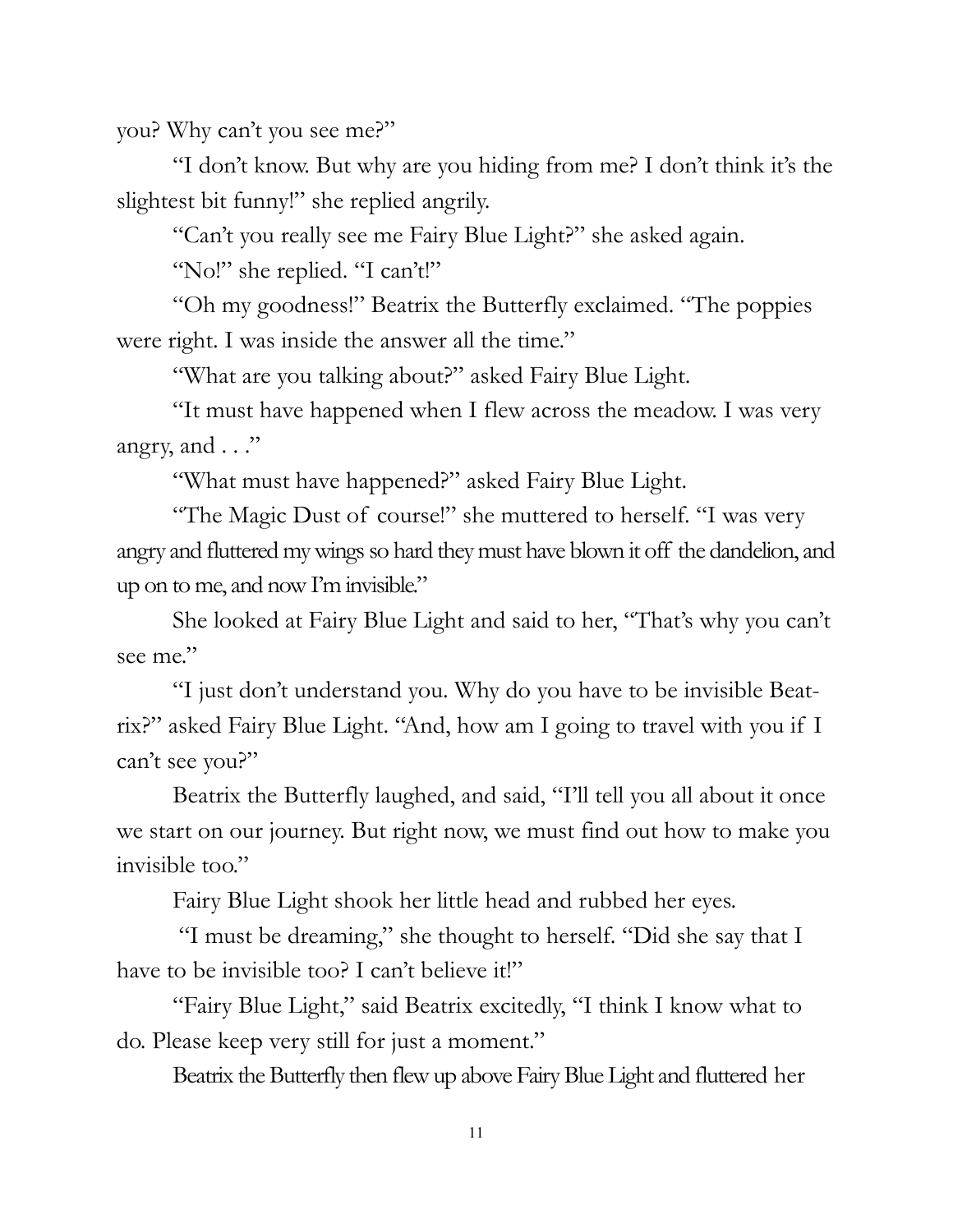wings and shook some Magic Dust down on to her.

"Oh, there you are," laughed Fairy Blue Light. "I thought I'd never see you again."

"Good!" said Beatrix. "Now, at last we're ready! Climb on my back and hang on. We've got a long way to go."

Fairy Blue Light bent down and gently kissed the sleeping Mr. Mushroom, and then climbed on to Beatrix' back.

"I must come again and visit him one day," she thought. "He's such a lovely old mushroom, and he taught me so much."

Mr. Mushroom began to wake up as he felt some strange scuffling movements on his back. Then he heard a rapid fluttering of butterfly wings, and some whispering voices. Suddenly he felt lighter as they lifted off and flew away. He opened one eye and looked over the meadow to watch them, but he couldn't see them anywhere.

"What a strange situation indeed," he said, as he very slowly opened the other eye.

Mr. Mushroom looked around as far as he could, which wasn't very far.

"There's something even more strange!" he muttered to himself. "I heard them leave, but I can't see them. Oh dear! There must be something wrong with my eyes."

He blinked several times, but he still couldn't see them anywhere. He only heard their laughing voices gradually fading away into the distance.

"Very strange indeed! Hmm! Very strange," he repeated, as he tried to find an answer. Then he suddenly remembered something very important.

"My mother told me that little mushrooms, and in this case little butterflies, should be seen and not heard. And now they are heard and not seen. This is most unusual."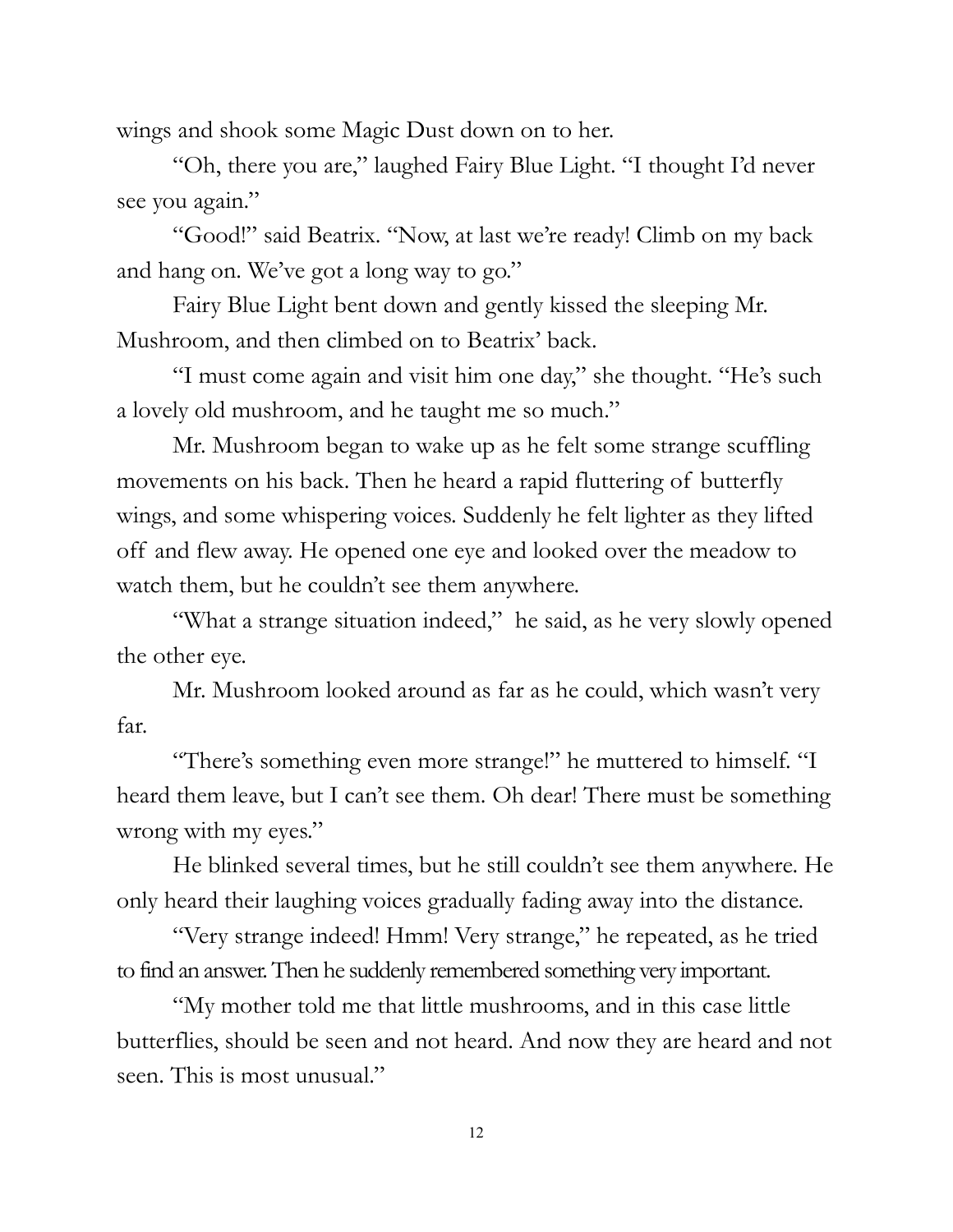Mr. Mushroom was completely mystified. It was far too difficult for him to understand. So he closed both eyes, slumped down in the middle, gave a couple of deep snores, and once again took one of his many naps. At last he was left in peace.

#### **CHAPTER TWO**

As they flew higher and higher into the clear blue sky, Fairyland was left far behind. Down below she saw Mr. Mushroom's three spots gradually getting smaller, and smaller, and smaller. She crouched down as close as she could to Beatrix' back, and clung tightly to her neck. Up above them was nothing but clear blue sky that went on for ever and ever. There was no sign of the Golden City Behind the Sun, and Fairy Blue Light wondered if they would ever find it.

Although Fairy Blue Light weighed little more than a snowflake, she knew she was an extra load for Beatrix the Butterfly to carry on her back, and she wondered just how far Beatrix could go before she got too tired.

"Are you all right back there Fairy Blue Light?" asked Beatrix the Butterfly. "You seem very quiet."

"Yes, I think so!" she replied, as she leaned closer to Beatrix, and clung a little tighter to her neck.

"You don't need to hold on quite so tightly," said Beatrix. "I can't move my head."

"Oh sorry, Beatrix!" she replied as she softened her grip, and sat up a little straighter and looked around.

"Beatrix, I'm glad we're on our way to the Golden City Behind the Sun. I just can't wait to get there. How long do you think it will take?"

"I really don't know. All I know is that it's a long way," said Beatrix anxiously. "But don't worry Fairy Blue Light, we're safe and protected inside the magic dust. You can relax and enjoy the journey."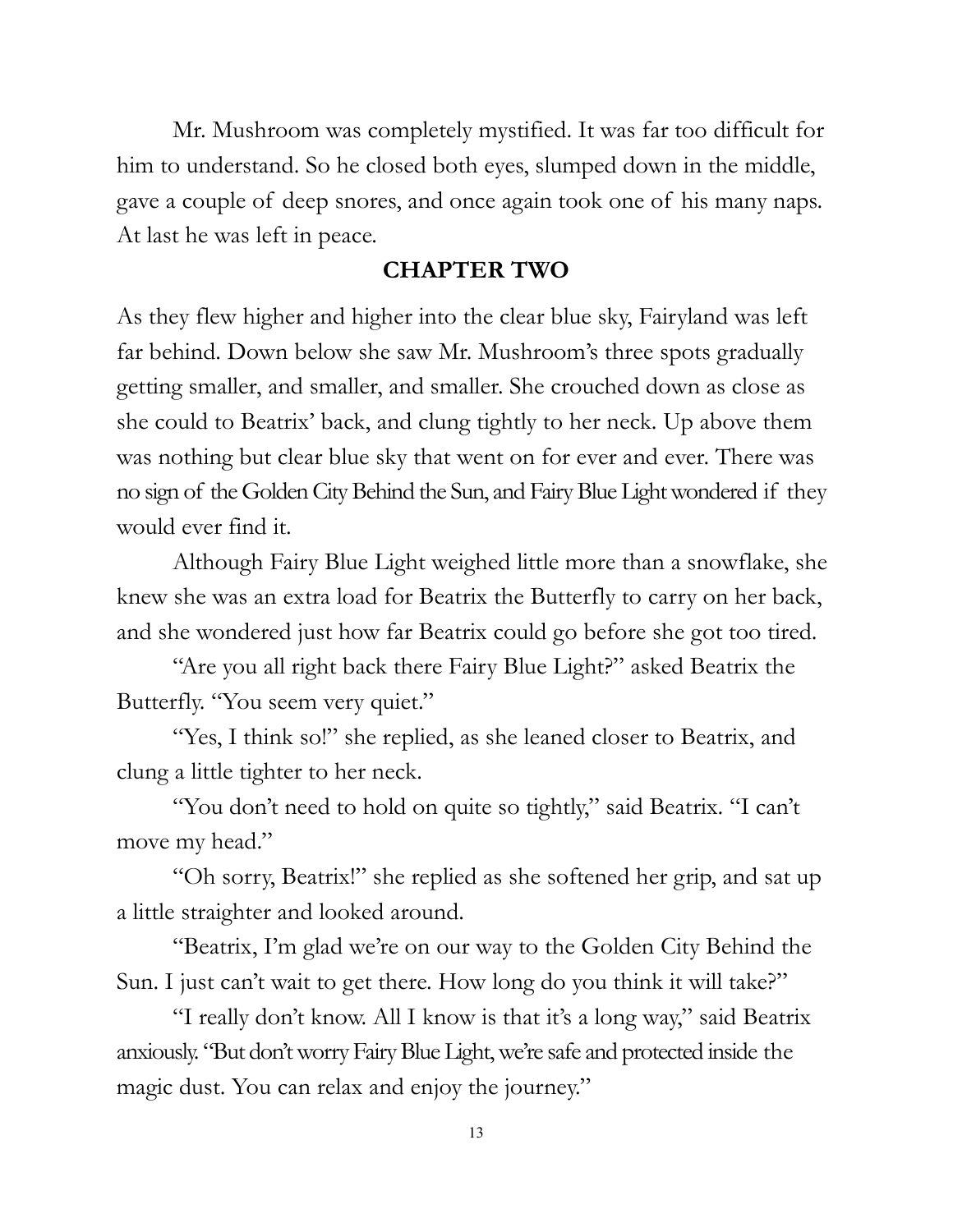"Beatrix, is there anything I can do to help you? I feel so useless just sitting here. Would you like me to sing as we fly along?" she asked.

"If you want to sing, that's all right with me, but what you can do, is to keep looking for anything that might get in our way. I must trust you, as I can't turn my head around very far."

So Fairy Blue Light wriggled until she found a comfortable position, and sang quietly to herself.

Beatrix the Butterfly tried hard to keep her mind focused on the journey ahead, and she knew that it was too far for a butterfly to travel all that distance. But every time that scary thought came in, she pushed it away, and thought of something happy instead.

"Beatrix! Beatrix the Butterfly! Can you hear me?"

"Yes, Fairy Blue Light. What do you want?" she asked.

"Nothing Beatrix!" she replied.

"Then, why did you call me?"

"I didn't!" she answered.

"That's very strange. I just heard my name. Are you quite sure you didn't call me?" she asked again.

"Yes, Beatrix. I'm quite sure."

Beatrix didn't usually imagine things. But this time, as she was feeling a little anxious, she decided it must have been her imagination.

"Beatrix the Butterfly!" called the voice again. "This is your friend the Pink Butterfly. I am calling you from the Golden City Behind the Sun. It isn't your imagination!"

Beatrix swerved slightly, wobbled to one side, and then hastily straightened up.

"What's wrong Beatrix?" asked Fairy Blue Light. "I nearly fell off!" "Shsh! It's all right. There's nothing wrong Fairy Blue Light. Please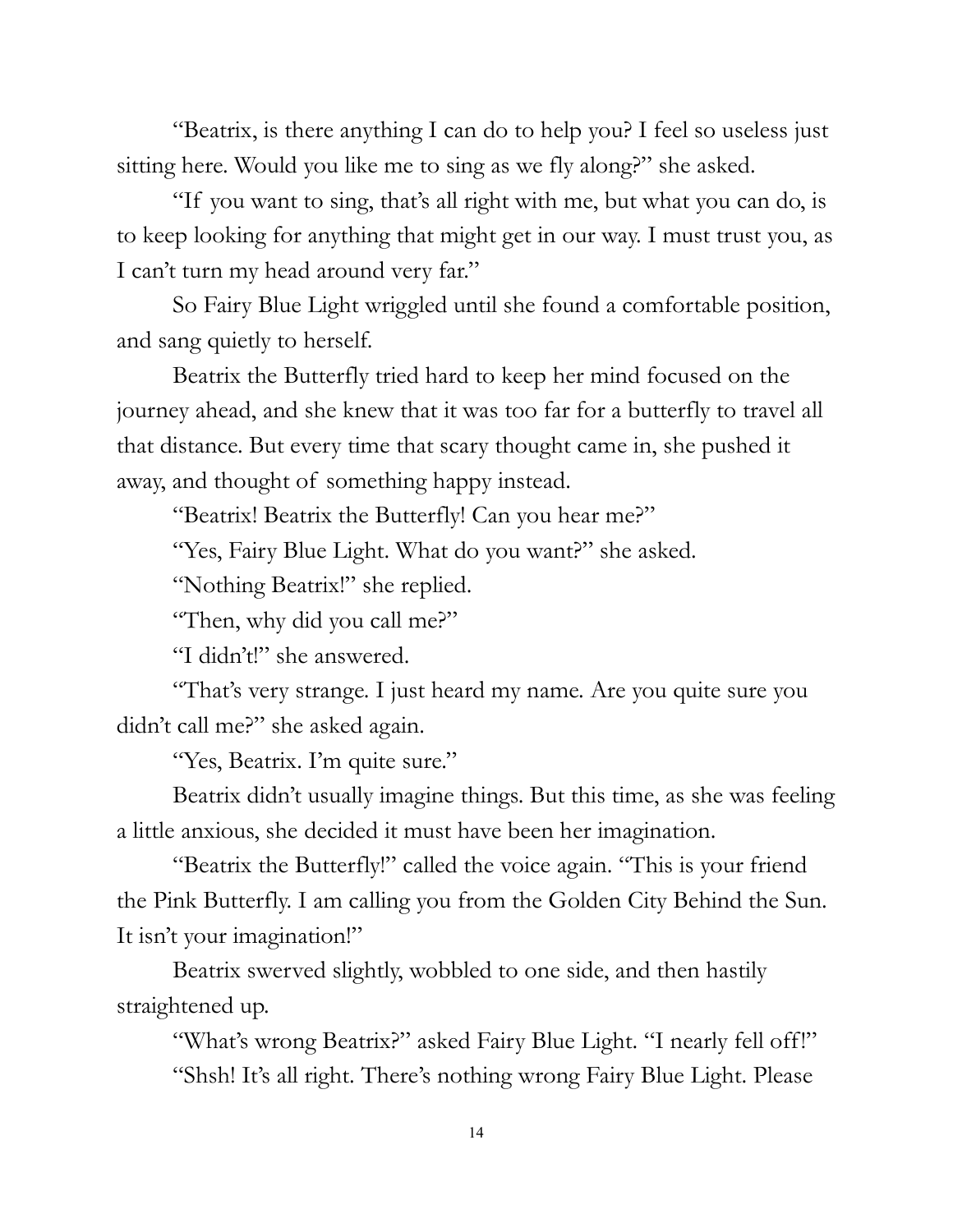be very quiet for just a few moments. I have something special to do."

Fairy Blue Light shook her little arms, and wound them ever tighter around Beatrix' neck. She wondered why she had to keep quiet, but she trusted Beatrix and didn't want to annoy her.

Beatrix the Butterfly closed her eyes and listened hard. She waited for the voice to return.

"Beatrix, can you hear me now?"

"Yes! Yes! Is that really you Pink Butterfly?" she asked excitedly.

"Yes, Beatrix, of course it's me," she laughed. "I want to know why you're worrying about travelling so far on your own. Have you forgotten that I told you to look out for the Little White Cloud? He is going to meet us halfway to the Golden City Behind the Sun."

"Oh, of course! I sort of forgot," she mumbled. "I began to think I had imagined what you'd said. And now I'm positively sure I did, as I don't see any clouds anywhere in the sky."

"Beatrix! How could you not trust me? I'm your best friend, and I would never lie to you!"

"Oh, I'm sorry Pink Butterfly. I must have been worrying too much, and that made me doubt what you'd told me."

The Pink Butterfly was upset that Beatrix had doubted her, and wondered what to do. She thought for a moment and then replied, "Beatrix, even though right now you can't see what I promised you, you must trust and know that it will happen at the right time."

"Thank you Pink Butterfly. I'll keep looking out for the Little White Cloud," replied Beatrix happily. "Do you know when he is going to appear? And which way do I go?"

"Just follow what your heart tells you to do, and it will be the right way. But before I go Beatrix, there is one more very important thing to tell you."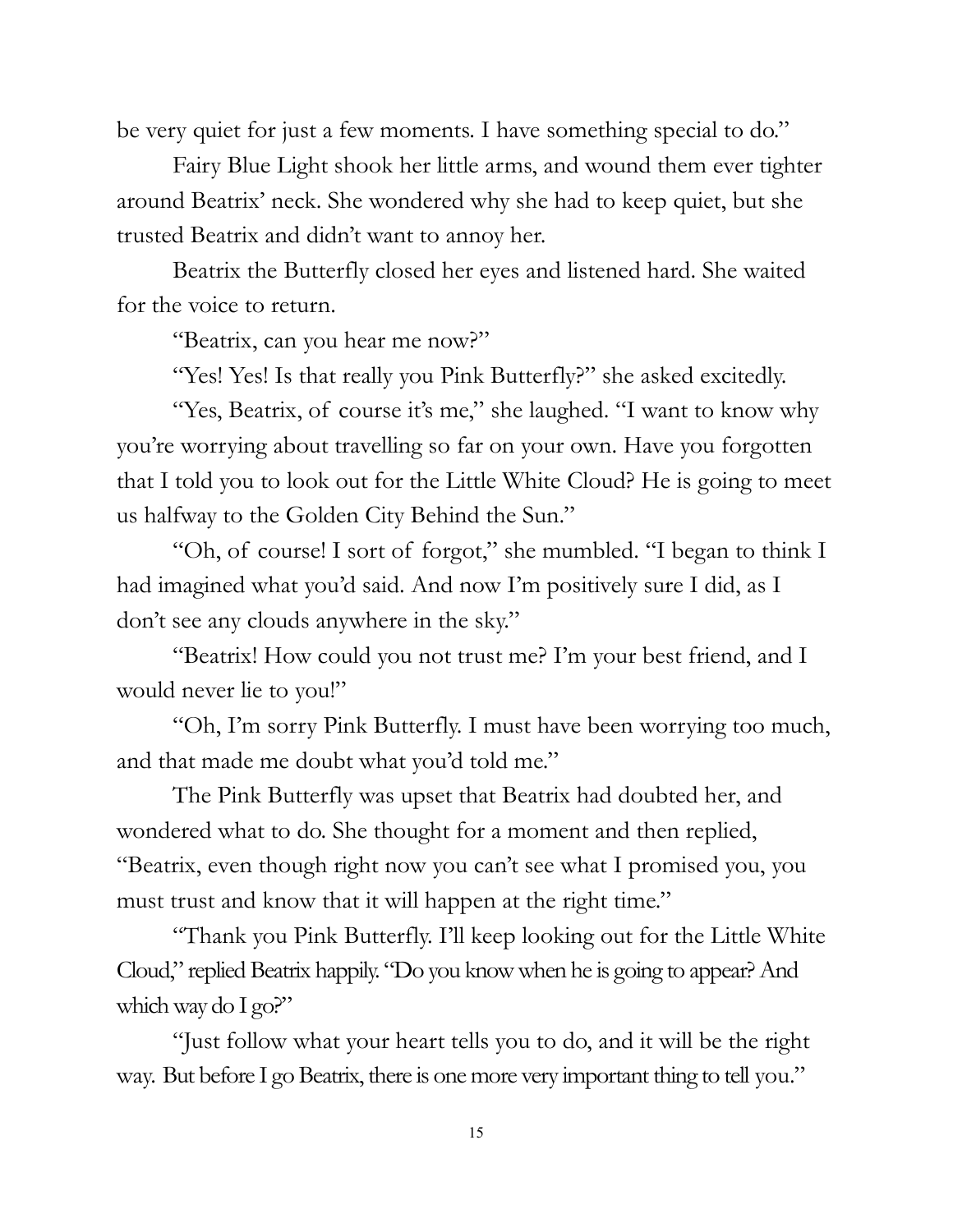"Oh, what is that Pink Butterfly?"

"When you land on the Little White Cloud, you have a choice to make. You can either go on with us to the Golden City Behind the Sun, or you can return to Fairyland. You cannot have both. So, on the journey, you must really think hard about it."

The voice suddenly stopped, and Beatrix wondered what the Pink Butterfly had meant. A decision like that would be very hard to make. She wanted to be with Fairy Blue Light after taking her so far, but she knew that if she went to the Golden City Behind the Sun, she would never be able to return to her home in Fairyland.

"Beatrix, have you finished the special thing you had to do?" asked Fairy Blue Light anxiously. "If you have, I have a question to ask you."

"Yes I have! What is it Fairy Blue Light?"

"When you told me to be quiet, I suddenly saw your antennae waving rapidly back and forth, and I wondered why they were doing that?"

"Oh yes," she laughed. "I'm sure they were!"

Fairy Blue Light laughed too, and said, "They looked so funny, and I had to crouch down to keep out of their way."

"They always wave like that when I'm listening hard. But it means I've got some good news to tell you," she said excitedly.

"Where could you get news from up here? And what were you listening to?" she asked.

"Well, if you don't keep asking me so many questions, I'll tell you!" "Oh sorry!" she replied. "But I really want to know."

"When I asked you if you were calling me, I was mistaken. It was my friend, the Pink Butterfly, calling me from Golden City Behind the Sun."

"How could she talk to you?" she gasped.

"I can't really explain it, but I can hear her talking to me inside my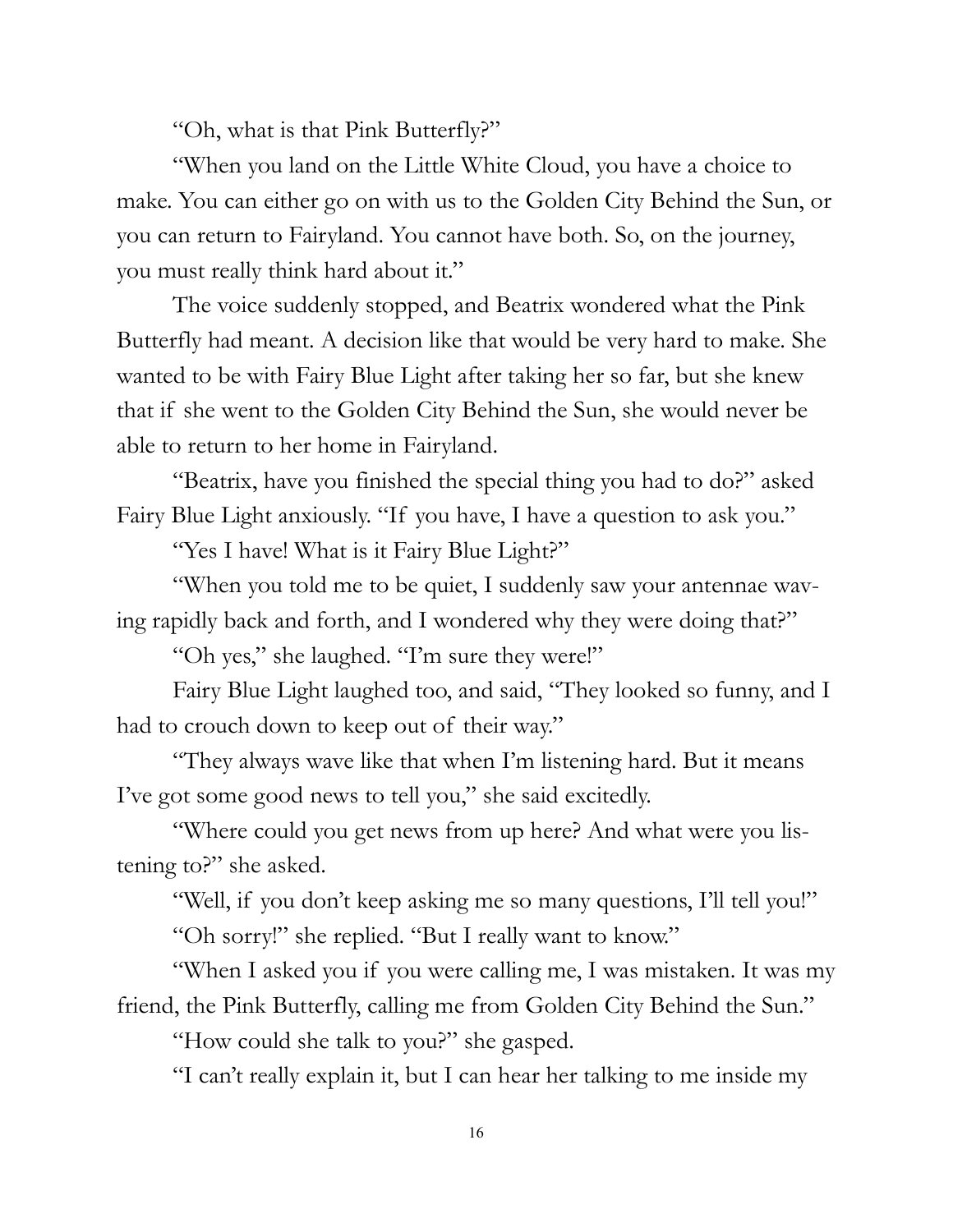head. It just happens."

Fairy Blue Light didn't understand it, but as there was no Pink Butterfly anywhere in sight, it had to be true.

Beatrix thought for a moment, then said, "She reminded me that we must look out for a Little White Cloud that will meet us halfway."

"A Little White Cloud!" Fairy Blue Light exclaimed. "Beatrix, how are we going to see even a little cloud, when there isn't a single one anywhere in the sky?"

"I don't know. But the Pink Butterfly told me that we must believe her, and that there will be one, and we'll find it somehow."

Fairy Blue Light looked around and wondered if she could really believe that. But then, this wasn't the only strange thing that had happened to her since she started on this adventure. So anything was possible.

"Anyway, now I have something to do," she said happily. "Beatrix, I'll watch out for the Little White Cloud and tell you the minute I see it."

Beatrix smiled as she knew Fairy Blue Light always liked to be doing things. But, she also knew that she'd have to tell her the rest of the message, and that wasn't going to be easy. Beatrix paused for a few moments, then said carefully, "Fairy Blue Light, there was one other thing the Pink Butterfly told me."

"Oh, good! What was that?" Fairy Blue Light asked excitedly.

"She said that when we land on the Little White Cloud, she is going to meet us there. Then, he is going to take both of you on the next part of your journey."

"What do you mean by 'both of you'?" Fairy Blue Light cried. "Aren't you going with me all the way to the Golden City Behind the Sun?"

"Actually, I'm not sure yet," she replied. "The Pink Butterfly told me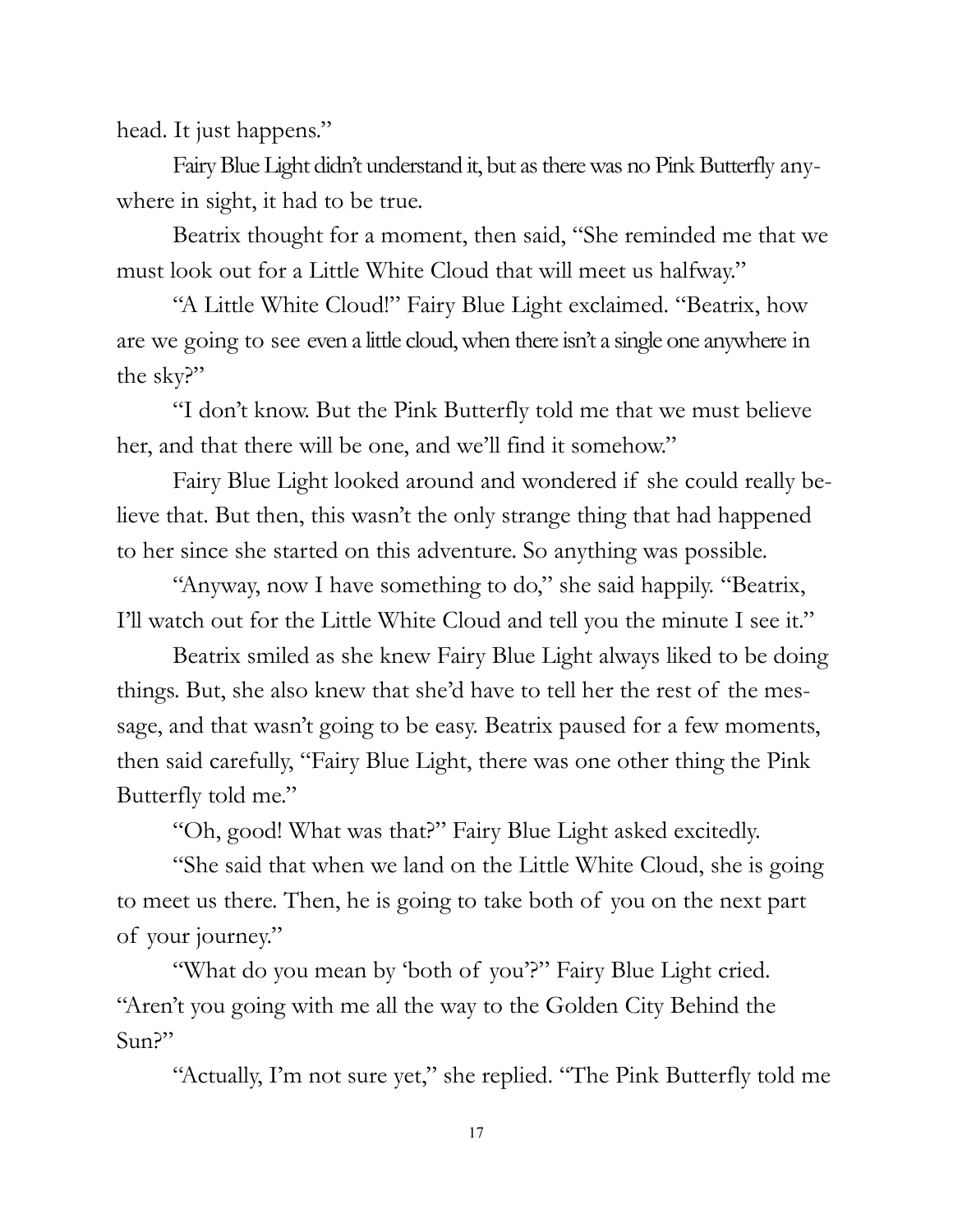that when we landed on the Little White Cloud, I could choose whether or not to return to Fairyland, or go on with you to the Golden City Behind the Sun and stay there forever."

"Oh, Beatrix!" she gasped. "How are you going to decide what to do?"

"I don't know yet. Hopefully, as we're flying along, the answer will come to me."

Beatrix kept fluttering along as fast as her tiny wings could move. The blue sky got lighter as they flew higher. The sunbeams and the breeze played games around them, so right now, they didn't feel too lonely.

But, after a while, even that became boring. Fairy Blue Light found her thoughts wandering back to Fairyland. She remembered how sad she'd been, and began thinking of all the tears she had cried. And then, worst of all, she began to feel sorry for herself.

With a slight tremor in her voice she said, "Beatrix, I thought being a fairy would be easy. I'd no idea there were so many scary things to do. Taking care of flowers and loving them is easy, but now I wish I hadn't chosen to be a fairy. I find it's getting more difficult every day, and I don't know why."

"Oh, Fairy Blue Light, you're so wrong. It must be wonderful being a fairy. You didn't make a mistake. Just give yourself some time and things will change," she said kindly.

Fairy Blue Light thought for a moment, then said, "When the Crystal Fairy gave me my name, it made me feel happy inside, and all I wanted to do was to make other people happy too."

"But, Fairy Blue Light, it is a beautiful name, and it really suits you. And you do make people feel happy."

This made Fairy Blue Light feel a bit better. She remembered her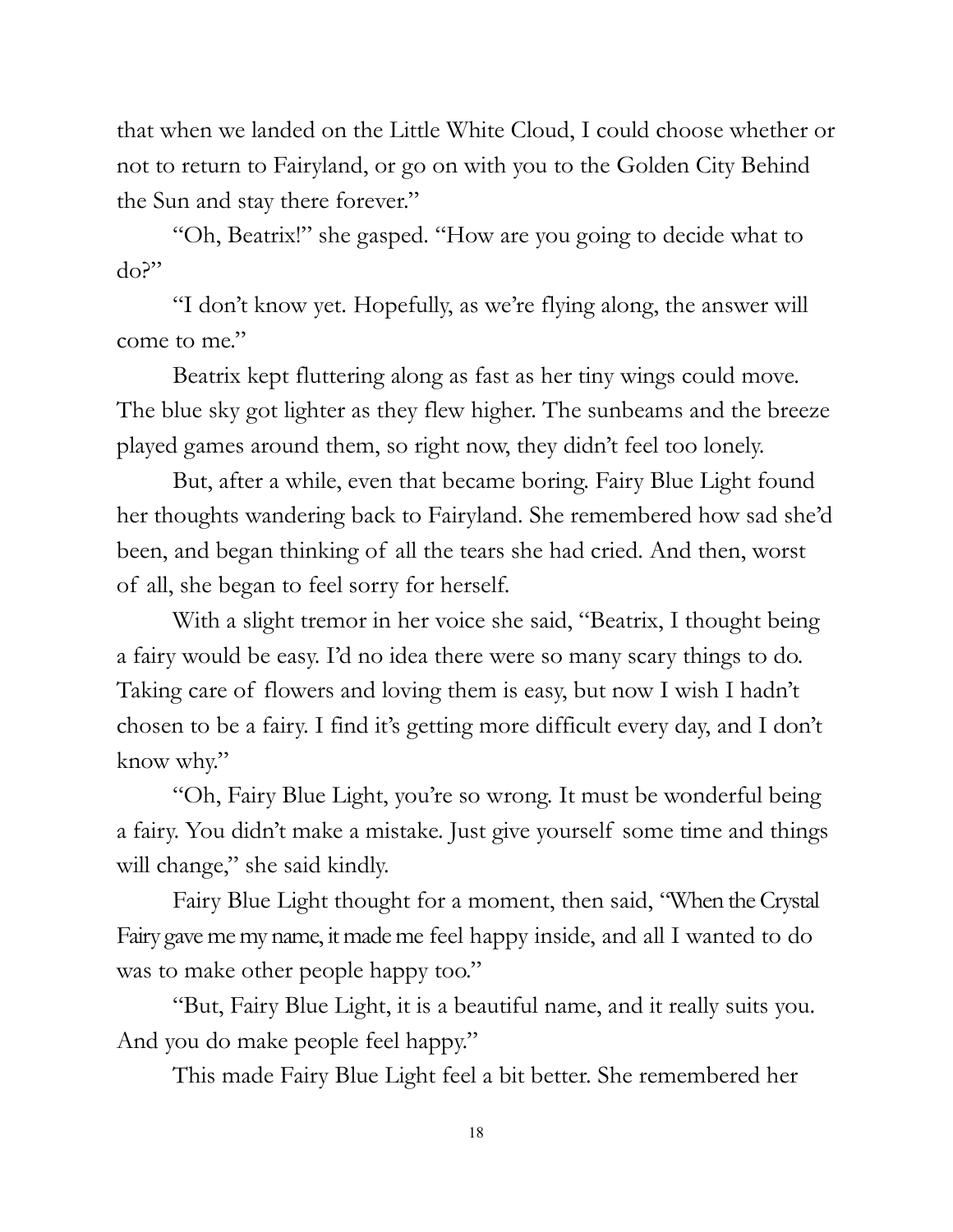fairy friends she knew and loved, and hoped that Beatrix was right.

"Beatrix," she said, "you have a beautiful name too. Was it given to you or did you choose it yourself?"

"Well, that's a long story," she laughed. "I'm sure you wouldn't want to hear about it."

"Oh, but I would. Please tell me everything Beatrix," she pleaded.

"Well, if I do tell you as we fly along, you must promise to keep looking out for the Little White Cloud."

"I shall!…I shall!" she said eagerly. "Please hurry up and start!"

"Are you quite sure you want to hear it all?" she asked again.

"Yes! Absolutely everything!" replied Fairy Blue Light, just bursting with curiosity. She moved into a more comfortable position and said, "I'm ready!"

Beatrix knew this was going to take a long time, but telling her story would help to pass the time, and maybe the Little White Cloud might just sneak out and be there waiting for them.

She began by saying, "Well, you'll be quite surprised to know that Beatrix the Butterfly wasn't the name my parents gave me. It was given to me after something very wonderful happened."

"Oh Beatrix! What happened?" asked Fairy Blue Light, wriggling with anticipation.

"Fairy Blue Light, if you want to hear the whole story, please keep still and listen. If you interrupt me I'll forget where I got up to, and you'll never hear it all."

"Oh sorry! I promise I won't do that again," she said, as she held her lips tightly together.

Beatrix paused while she waited for her to settle down, and then she continued with her story.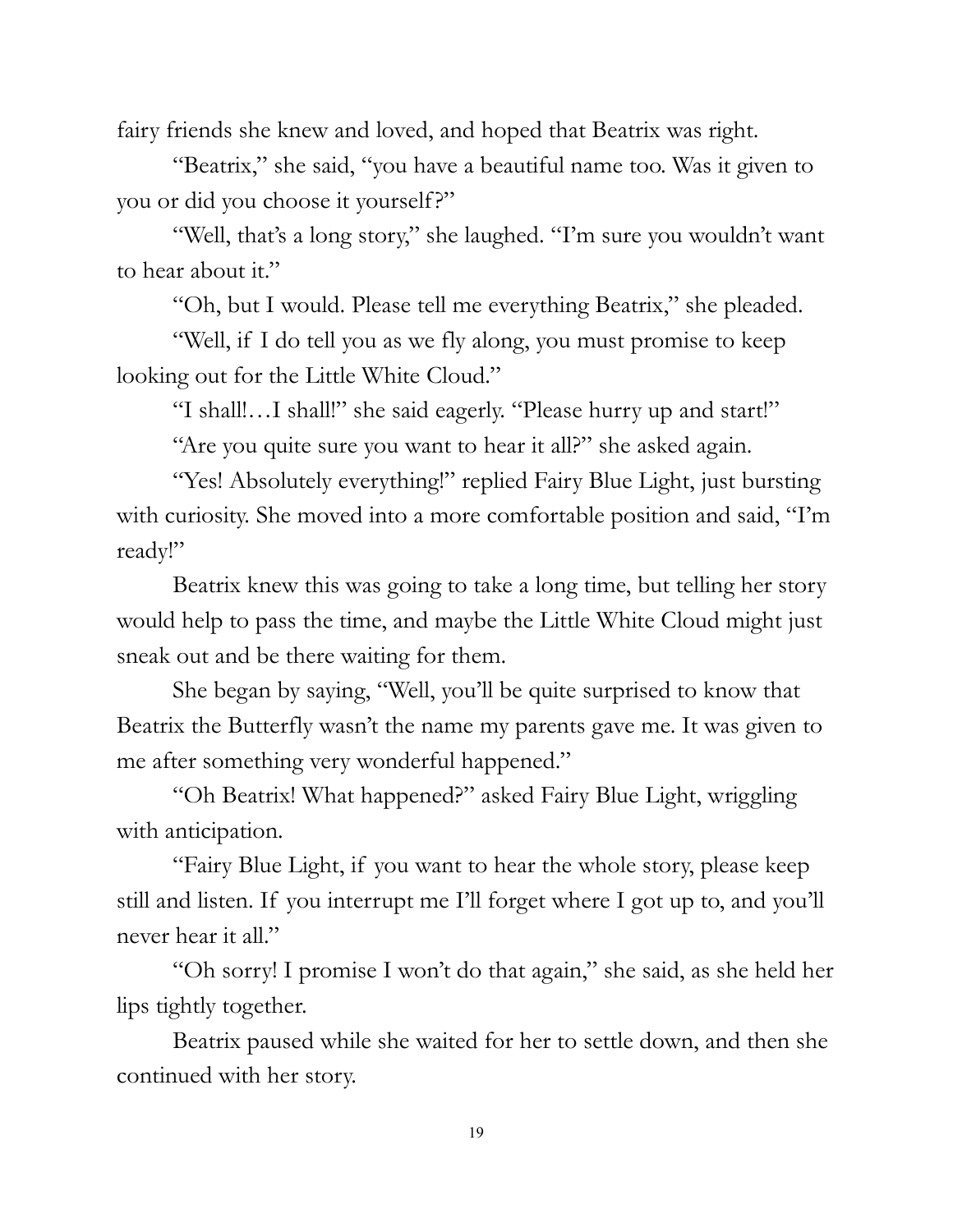"Well, the truth is, I wasn't always as beautiful as I am now. In fact, I thought I was very plain My name was Katie the Caterpillar, and all I ever did was crawl up and down leaves and eat them."

"I just can't imagine you doing anything like that Beatrix," said Fairy Blue Light giggling, and quickly put her hand over her mouth.

"Well, it's true. My entire family were happy just being caterpillars, but I wasn't. Somehow I just felt different. While they were munching on green leaves, I liked to sit alone on the edge of a leaf and write beautiful poetry. I would spend hours thinking about being free. I dreamed of things I would do, and places I would go. And I wondered what it would be like not having to climb up and down blades of grass, and over clods of earth, only to find on the other side there were more blades of grass, and more clods of earth, and nothing else."

"Oh, that's awful," agreed Fairy Blue Light.

Beatrix lifted her head and closed her eyes, and said, "I wished for the most beautiful wings, and the freedom to dance and to fly in the air." She sighed as she remembered how she had felt, and then smiled to herself because of what eventually happened.

"But there I was, a roly-poly Katie the Caterpillar. With so many legs to take care of, I knew I'd never dance, and most certainly never fly."

"I know exactly how you felt," whispered Fairy Blue Light. "I feel the same way now, without my wings."

Beatrix stopped fluttering her wings for a while, and just floated on the breeze. It was hard to fly and talk at the same time. It felt so good just gliding along as her body now felt quite tired. When Beatrix the Butterfly found a comfortable hovering speed, she continued with her story.

"One day, I was feeling very green. Just about as green as any caterpillar feels when it has just eaten one whole leaf. Well, I was resting on my next meal,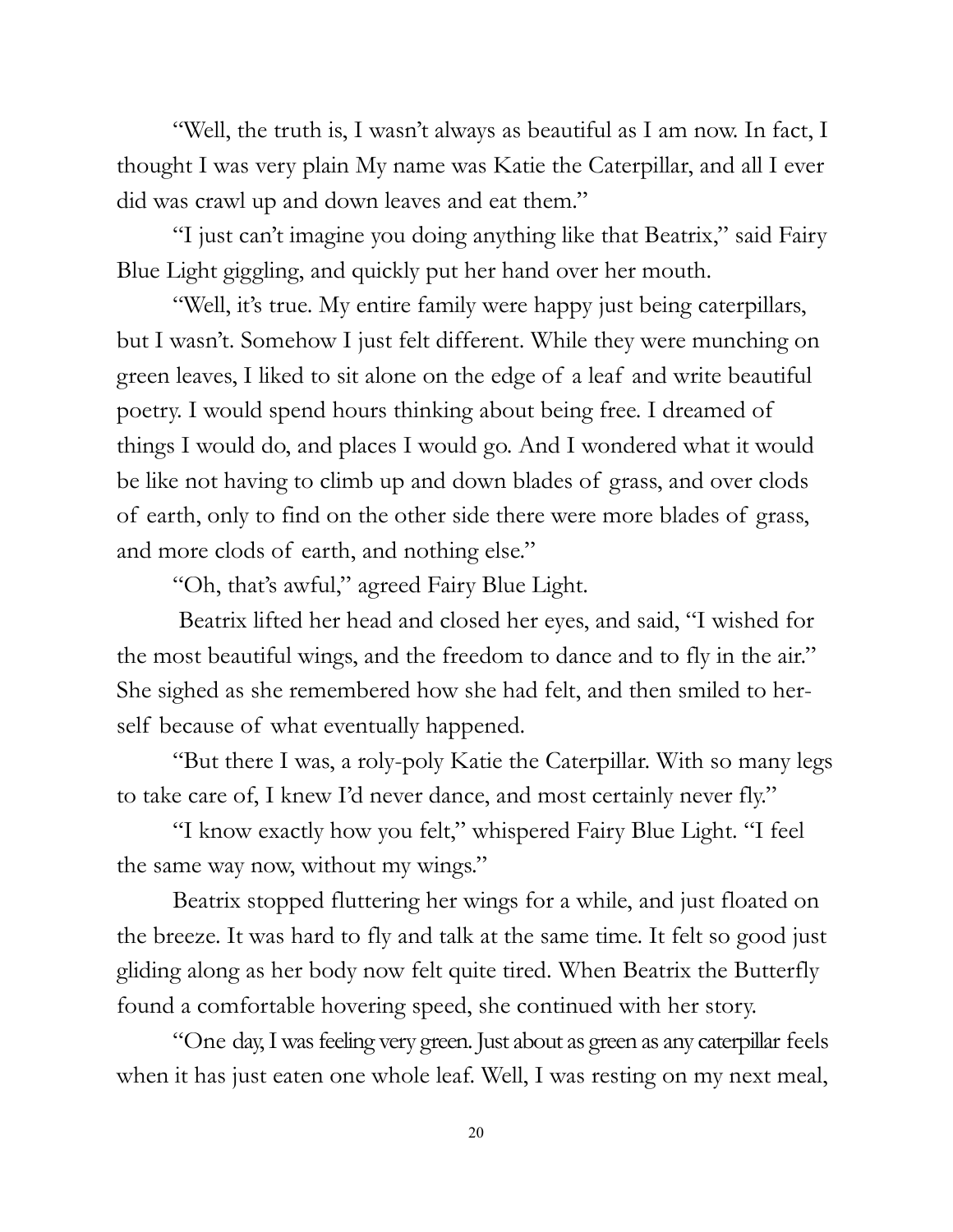enjoying the warmth of the sun, when I heard a sweet little voice whispering to me. I couldn't see where it came from and I tried to twist around, but I was so fat even turning around was a problem."

"Is this supposed to be a sad story Beatrix, because I keep wanting to laugh?" she giggled.

"Actually, you could call it a 'sad-happy' story, but please let me continue."

Beatrix smiled to herself as she noticed that Fairy Blue Light never missed a single word she said. So she made sure she chose every word very carefully.

"Then, the mysterious voice asked me if I wanted to be a butterfly. I was so surprised, I took a backward flip right off the leaf. Somehow six of my front legs managed to hold on to the edge, and I saved myself from falling down to the ground. I curled all my legs in under me and held on tightly. And somehow I just managed to pull myself up until I could see over the edge of the leaf."

"Who was it? Who was it?" asked Fairy Blue Light excitedly.

"Keep still Fairy Blue Light. You'll fall off if you jump around so much," scolded Beatrix.

"Oh, sorry! I can't help it. I just can't seem to sit still!" she replied.

"Well, it was a beautiful fairy. I was so excited I nearly let go of the leaf completely."

"Who was she? I might know her," asked Fairy Blue Light.

"Maybe, but we'll find that out later," she replied. "Anyway, there she sat with her soft silk dress draped over her knees with her arms clasped around them. She told me that my dream of becoming a butterfly, and being able to fly wherever I wanted to, was so strong, that nothing could stop me from doing it." Beatrix paused, waiting for Fairy Blue Light to interrupt her, but this time she remained quiet.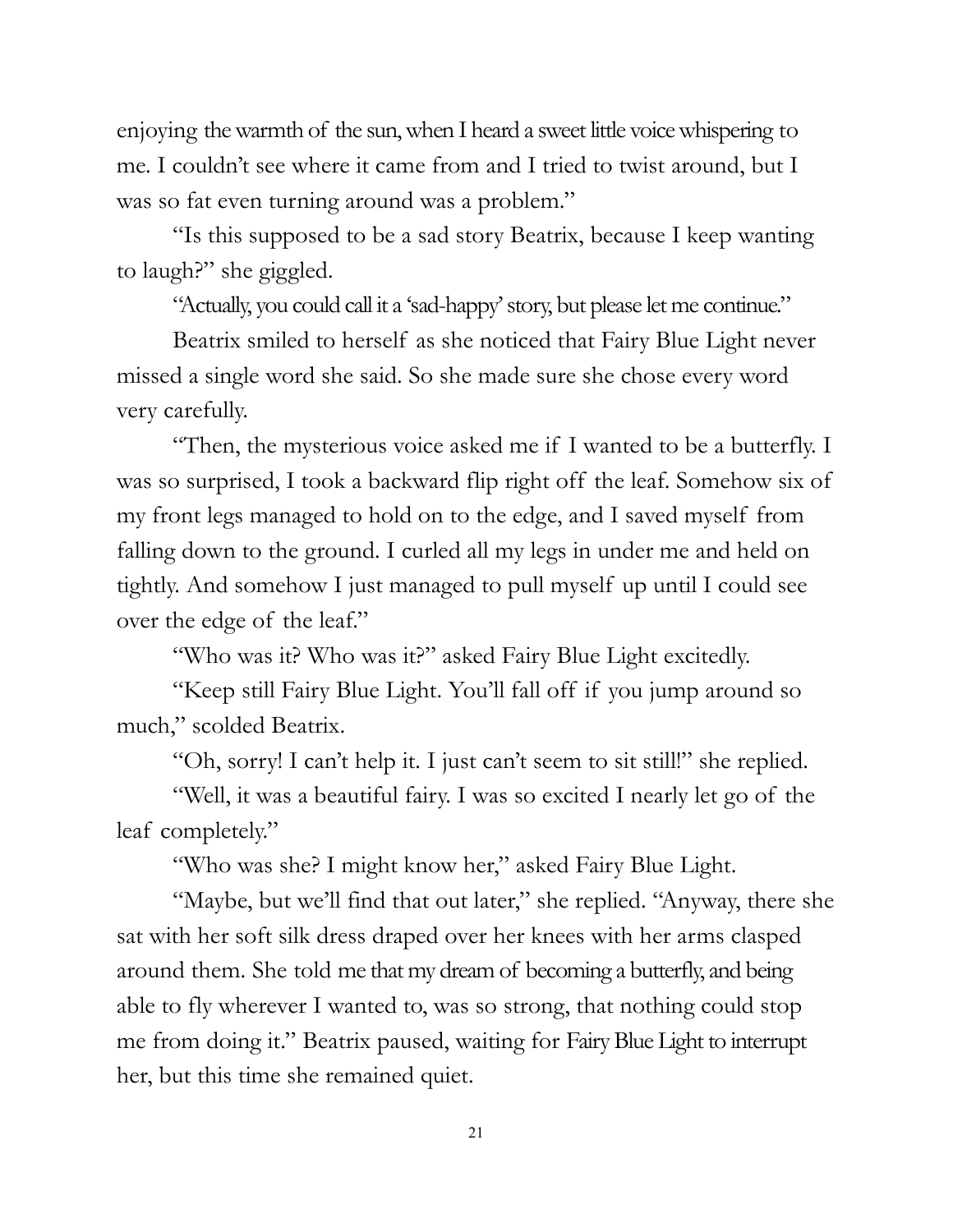"I wondered why any beautiful fairy would waste her time talking to me, and especially to tease me about being a butterfly. So, I hauled myself back up on the leaf, sorted out my legs, and sat down beside her."

"What did the fairy look like Beatrix?" asked Fairy Blue Light excitedly.

"Oh, I'll never forget that," she said smiling, as she remembered the little fairy. "She was dressed in pink from head to toe, and her wings sparkled like a thousand jewels. But the most striking thing about her was a rose pink light that twinkled over her heart."

"She sounds so beautiful Beatrix. Do you think she lives near me in Fairyland? I would like to meet her."

"I don't know the answer to that Fairy Blue Light, but maybe one day you will. But hush now and please let me finish my story."

"Sorry Beatrix," she said with a happy sigh, and waited for Beatrix to continue.

"As I told you, nothing was quite as awful as being Katie the Caterpillar. So I looked the fairy right in the eyes and told her I wanted my dream to come true."

Beatrix began fluttering her wings again. The breeze had left them and had gone off to play somewhere else. After she gained some height again, she levelled out and continued telling her story.

"The little fairy then told me how to attach myself to a leaf, and how to spin a silky protective coat around myself. She said that when I was finished, I would fall off to sleep. And that was all I had to do."

"How wonderful Beatrix, and so simple. How long did you sleep?"

"I don't really know, but one day I woke up with a very excited feeling inside my tummy. I knew I wanted to get out of my old dried up home. It no longer felt warm and cozy. Then, just above my head, I saw a tiny speck of sunlight, and my old home began to split open from top to bottom.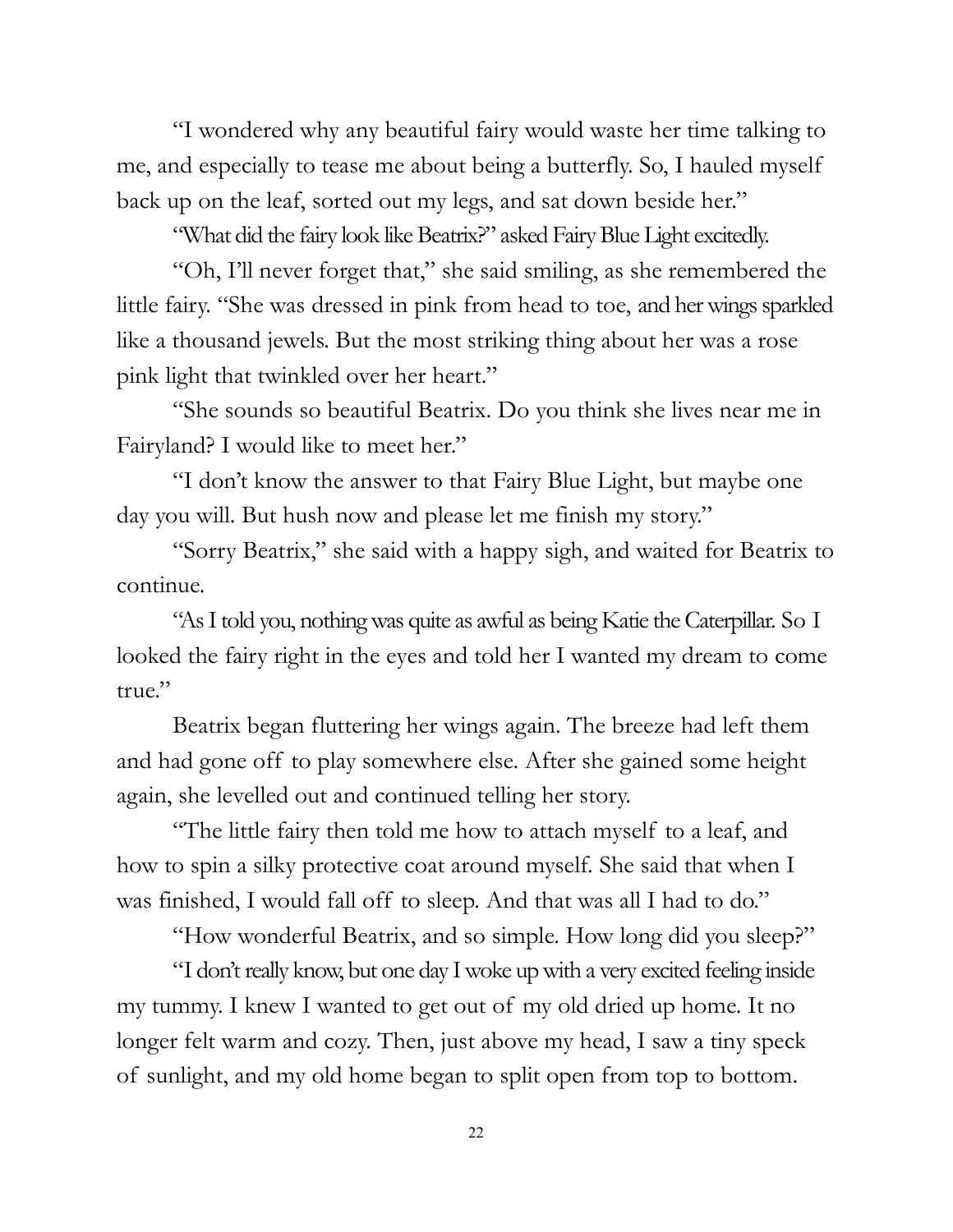When there was enough room for me to poke my head out, I wriggled and wriggled until I was right outside."

"Did you have wings? Could you fly?" asked Fairy Blue Light, almost trembling with excitement.

"Well, I felt something strange on my back, but I was so tired from all that wriggling, that I must have dozed off in the warmth of the sun. When I awoke, the little fairy had come back to me and was sitting right by my side."

"Oh Beatrix! How wonderful," she sighed.

Fairy Blue Light leaned forward and held on even tighter to Beatrix' neck. She didn't want to miss a single word.

"What did she say to you?" she asked breathlessly.

"She told me that I was free to go wherever I wanted to. But I just couldn't believe her. So I slowly turned my head around and saw the most beautiful silky wings on my back."

"Beatrix, you still haven't told me how your name got changed," said Fairy Blue Light, now very anxious to hear the end of the story.

"I'm just getting to that, if you'll just give me time," she laughed.

"Oh sorry Beatrix! Please do go on."

"The little fairy then told me that Katie the Caterpillar was gone forever, and from now on, I would be called Beatrix the Butterfly."

"I just love it! I just love it!" said Fairy Blue Light clapping her hands.

Beatrix swerved a bit off course as she laughed out loud, remembering how happy she had felt.

"I fluttered my newly found wings, and the breeze lifted me off the green leaf. I headed immediately towards the nearest flowers. I couldn't believe that I actually looked down at them, instead of trying hard to look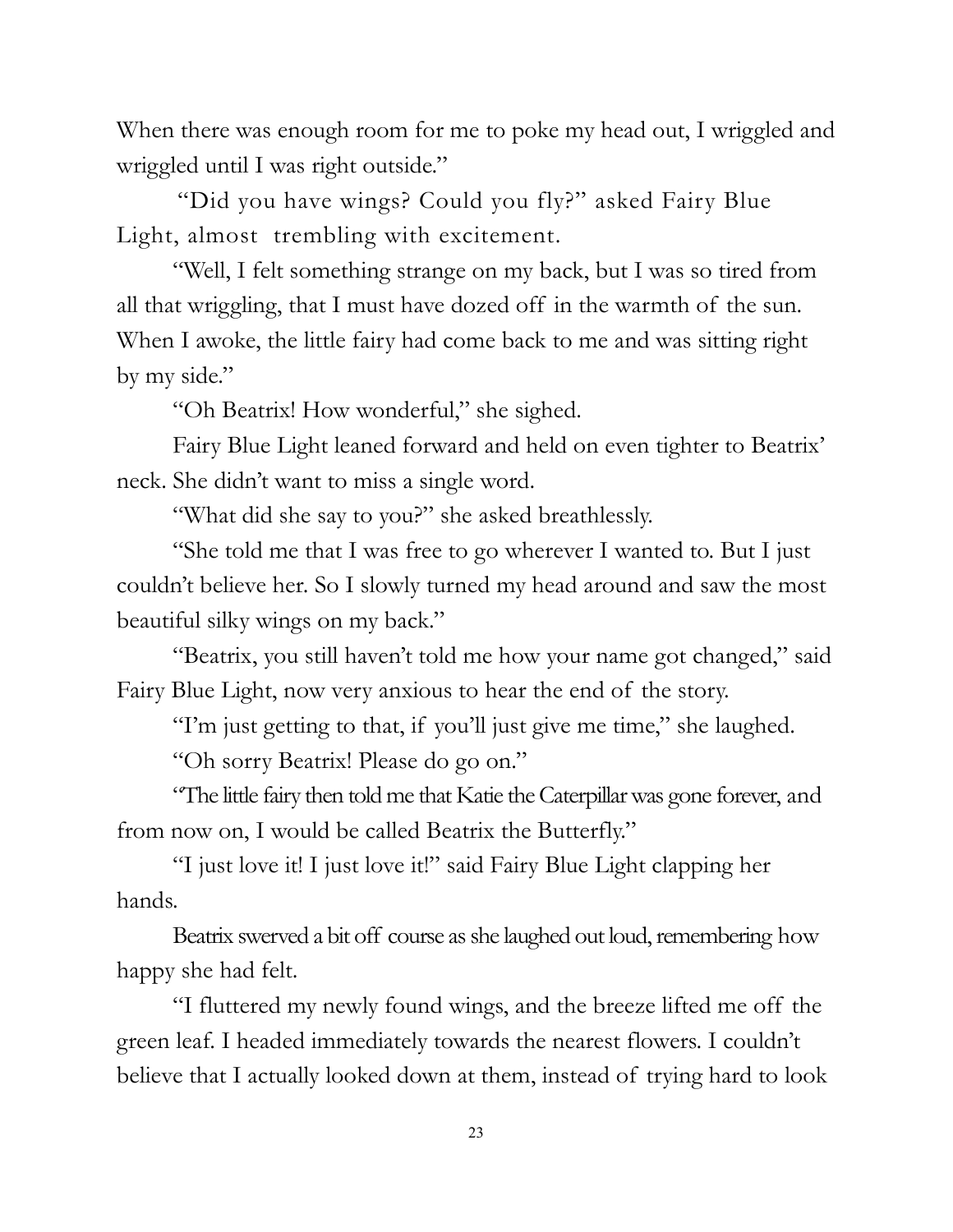up at them."

"I no longer wished I could just see across the meadow, but I could see meadows, and more meadows, all filled with beautiful flowers. It was just breathtaking. I liked everything about being Beatrix the Butterfly, and I still do."

"What a wonderful story. Thank you for telling me," said Fairy Blue Light.

"You are the only person I have ever told. And, whoever would've thought I'd be carrying a fairy on my back, and having an exciting adventure. I must admit, my dream never went that far. But, once you start a dream, it keeps unfolding and there is no turning back. So, just make sure you dream for things that are good and cause no one any harm. Otherwise the dream might take you where you don't want to go."

"I must remember that Beatrix. That could become quite scary," she agreed.

"Beatrix, I can't see the Little White Cloud anywhere. Do you think he has forgotten to come and meet us?"

"No! He'll be there. When the Great Being of Light gives you a job to do, you always complete it."

But, Beatrix the Butterfly still hoped they were travelling in the right direction, and that the Little White Cloud would appear eventually. But Fairy Blue Light wasn't so sure.

#### **CHAPTER THREE**

Beatrix the Butterfly needed some time to do some deep thinking, so she flew quietly along. Her delicate wings felt very tired and the breeze wasn't helping at all. And she wondered how much farther they had to go. After a while she asked Fairy Blue Light anxiously, " Can you see the Little White Cloud yet? Please take a good look around and tell me if you see any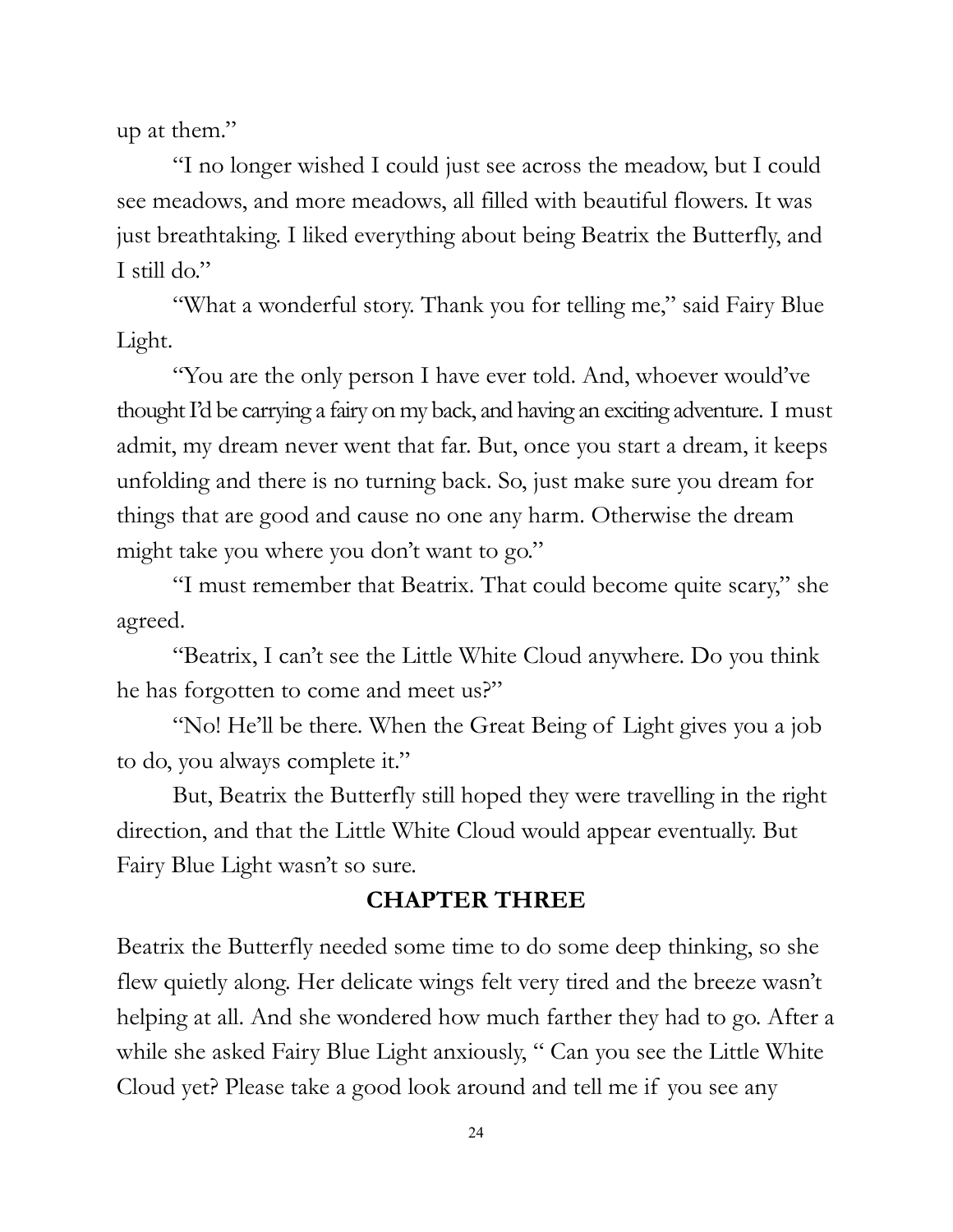thing. I just hope we're going in the right direction."

Fairy Blue Light carefully stood up between Beatrix' wings, and stretched up as high as she could and looked as far as she could into the distance.

"No, Beatrix!" she replied. "I don't see a cloud anywhere. I think he has forgotten we're coming."

"Oh, I hope not," she replied. "The Pink Butterfly is always very reliable. Maybe something is wrong with the Little White Cloud. I know they can be rather moody at times."

"Beatrix, what happens if you can't fly any farther?" Fairy Blue Light asked anxiously.

"Please don't talk like that Fairy Blue Light. We won't worry about that until we have to."

"Oh, Beatrix, it's all my fault," she cried. "If I hadn't been afraid of looking after the magic raindrop, none of this would have happened."

"Oh, that's nonsense!" said Beatrix. "We're having a wonderful adventure, and they don't happen every day."

"Well yes, that's true," she replied. "But . . ."

"No, 'buts' Fairy Blue Light. If I find I can't fly any farther, I'll head over to the nearest sunbeam and slide down it back to Fairyland. However, this is *our* adventure, and we're not going to give up because it's getting difficult."

"Oh, good, Beatrix!" replied Fairy Blue Light, clapping her hands happily.

"I agree! It will be fun seeing how far we can go."

"Sometimes when things get difficult," said Beatrix thoughtfully, "help comes at the last minute, and it's usually not in the way one might be expecting it."

"Don't worry Beatrix. I'll keep looking for him," she said, now feeling a little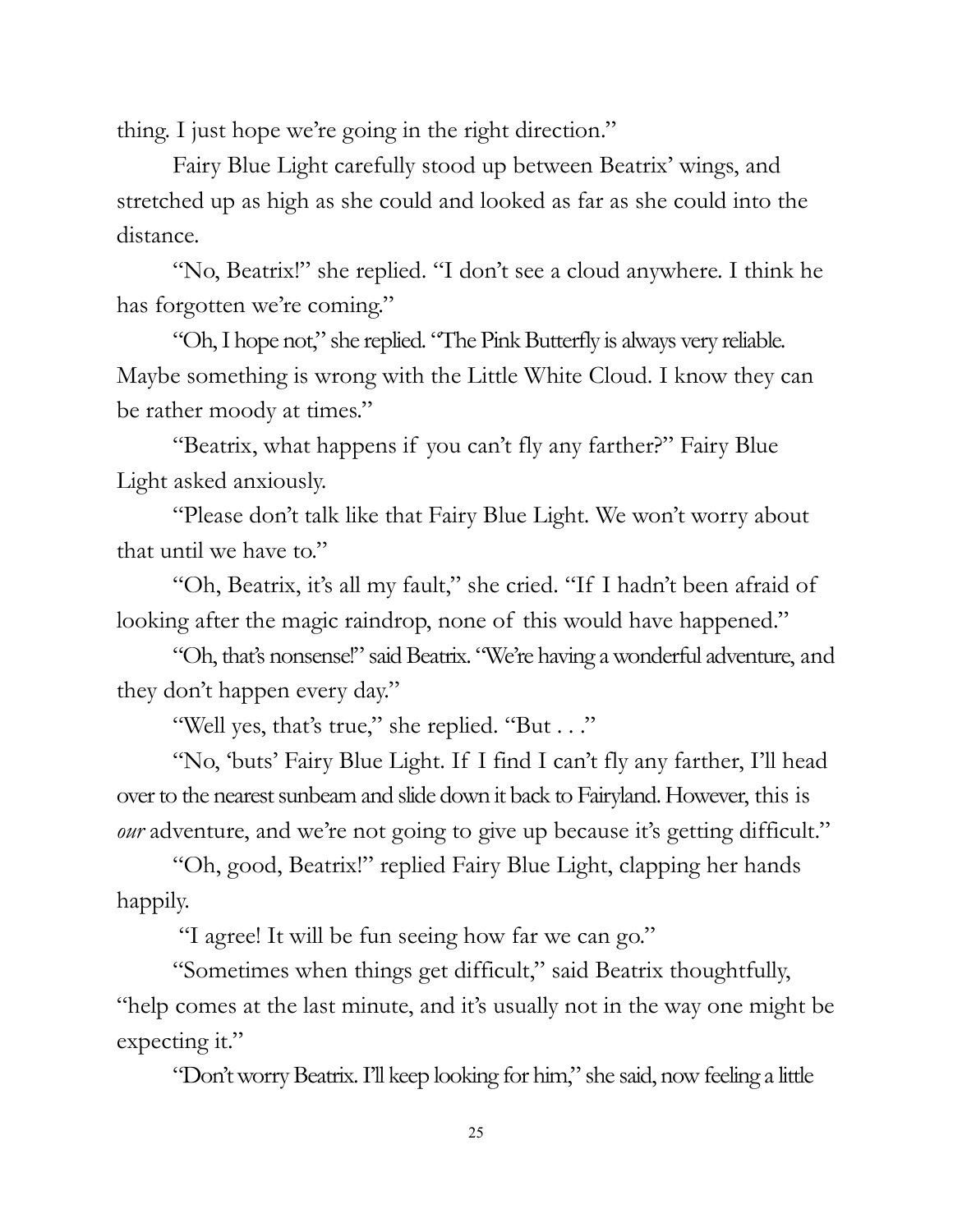more hopeful.

Fairy Blue Light stared out into the clear blue sky, and for a long time she saw nothing. Then suddenly in the distance, she saw a tiny speck of golden light.

"Beatrix! Beatrix! Look over there," she said pointing to it. "Can you see a tiny ball of golden light?"

Beatrix stopped flying and hovered for a moment. She looked all around.

"No! I can't see anything?" she replied. "Where?"

"Right over there," said Fairy Blue Light, as she leaned farther forward over Beatrix' neck, pointing towards it.

"Oh yes, now I can see it," she replied excitedly. "I wonder what it is!" And they both continued to stare as hard as they could.

"Just keep watching it, and let me know if you see anything else," she said calmly.

Beatrix continued flying along in the same direction, and Fairy Blue Light watched the tiny ball of golden light.

"Beatrix, it seems to be growing bigger, and bigger, and there's something very odd about it. I think I hear it singing."

Beatrix paused for a moment and wriggled her little antennae, listening as hard as she could.

"Yes, I can hear it too," she replied. "But, I think we must be imagining it."

Beatrix started to move slowly forward again, but this time in the direction of the ball of golden light.

"No, I don't think I'm imagining it," said Fairy Blue Light. "I can hear it quite clearly, and it seems to be getting much louder."

Beatrix paused again to listen. "Yes, you're right! It is singing. It must be a sign," she said happily. "The Great Being of Light always sends help,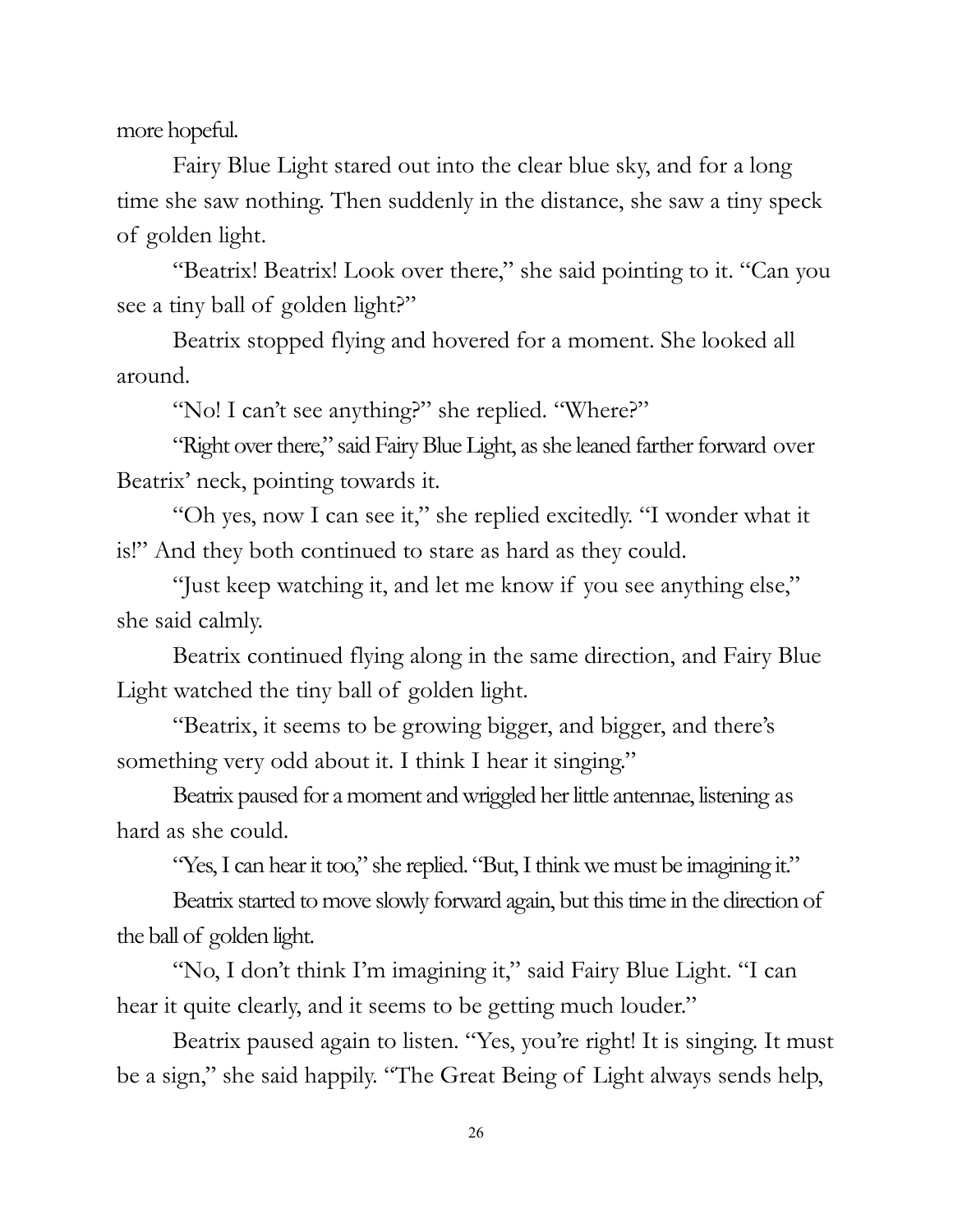if you take the time to listen."

She was so excited, her little heart pounded in her ears as she tried to fly faster and higher.

"Oh, Beatrix!" cried Fairy Blue Light suddenly. "I don't know what it is, but it's coming right at us. It can't see us. Move Beatrix! Move!"

"I can't! I can't!" she cried. "It's too late. I can't fly fast enough to get out of its way."

Fairy Blue Light crouched down between Beatrix' wings and watched the ball of golden light coming closer and closer, and faster and faster.

"Beatrix!" she screamed, her heart pounding in her chest. "Let's call out to it!"

"Yes, let's. When I count to three, take a deep breath and yell as loud as you can . . . One . . . two . . . three . . . Help! Help!" they shouted over and over again. But their soft delicate voices didn't carry very far.

Fairy Blue Light reached up and frantically waved her arms about. But it didn't seem to see or hear them, and it was still heading directly towards them.

Maestro Skylark was having a wonderful adventure. He loved speeding through space with nothing in his way to stop him. The air rushed by his ears and swept back over his tightly folded wings as he headed straight for Fairyland. But now he began to hear some strange sounds, and slowed down to listen.

"That's peculiar," he said, "I could have sworn I heard someone calling for help. But no one could be this far from Fairyland. That's just too preposterous to even consider."

But, as he flew closer towards where the voices came from, he saw a very strange sight.

"My! Oh my! What do we have here?" he said in utter disbelief.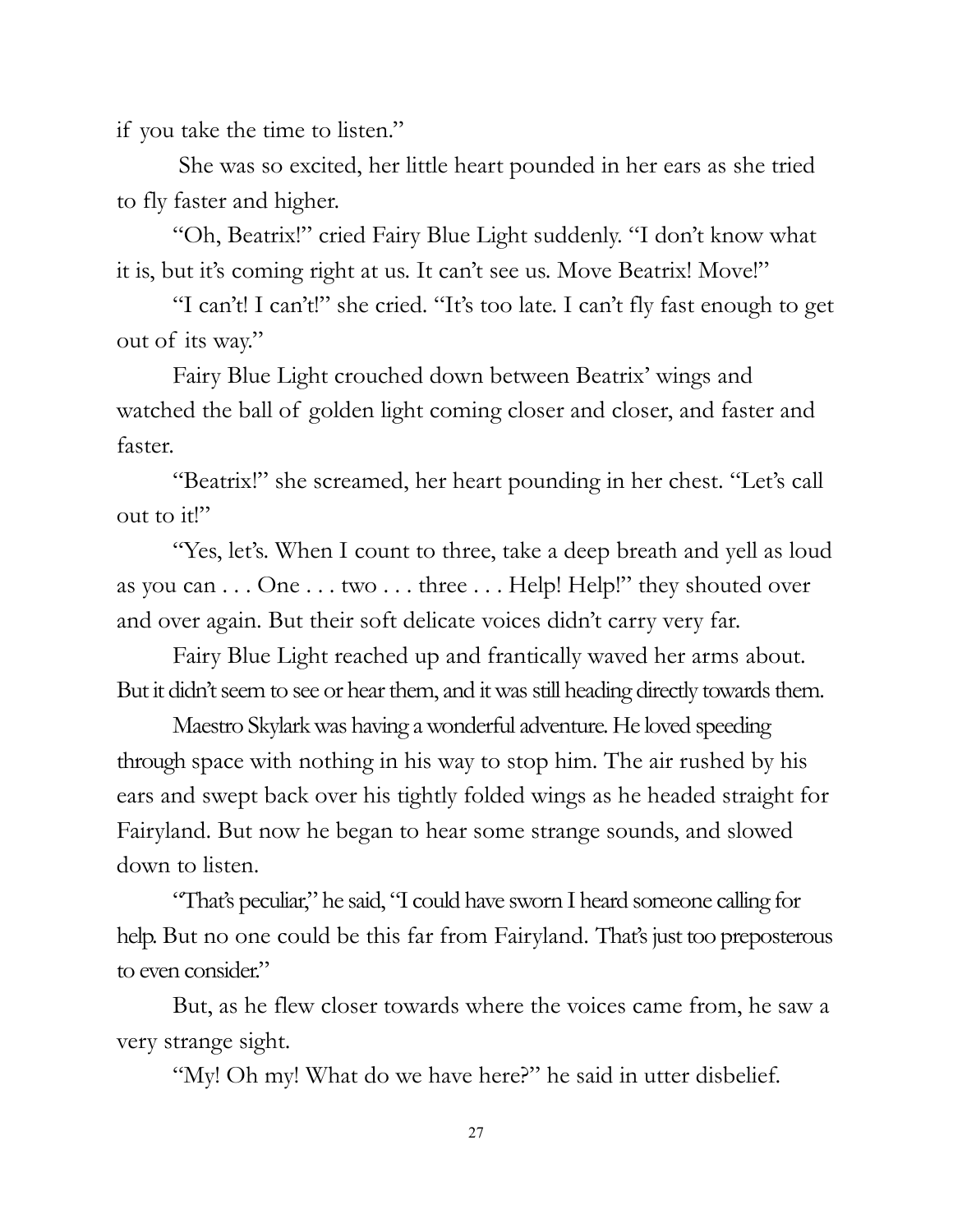"It looks like a butterfly with something blue between its wings. And the blue 'thing' is waving its arms around frantically. This is absolutely unbelievable," he said, as he swung his head to and fro.

He blinked his beady eyes several times to see if he was dreaming. But, when he opened them again, it was still there. Now he was curious, and wanted to find out what it was, so he flew directly towards it.

"My goodness! I just can't believe my eyes," he exclaimed, as he got even closer. "It's a butterfly with a blue fairy riding on her back, and they're trying to fly away from me. Oh dear, I must have frightened them."

He flared out his wings and slowed down. He filled his lungs with sweet fresh air, lifted his head high and sang in his most beautiful voice.

"I was right Beatrix," said Fairy Blue Light excitedly. "It is singing. But, how can a ball of golden light sing?"

"I don't know," said Beatrix. "But it sounds like a Meadow Skylark. And there's no way one could be this high up in the sky."

"That's odd!" said Fairy Blue Light. "It looks different now. The ball looks as if it has wings. But I know that's quite impossible too."

Beatrix agreed with her, and then said, "Well, it looks as if we'll soon find out. It's slowing down now, and is coming directly towards us."

They both stared at it. After a few moments Fairy Blue Light suddenly squealed excitedly, "Oh Beatrix, you're right! It is a Meadow Skylark. But I just don't understand why he's this far up in the sky."

She leaned forward and gave Beatrix a huge hug and said hopefully, "Maybe he can tell us if he saw the Little White Cloud."

Maestro Skylark circled around them, and then flew slowly along beside Beatrix.

"Where in the world are you two ladies going to?" he demanded. "That is what we were going to ask you," replied Beatrix crossly.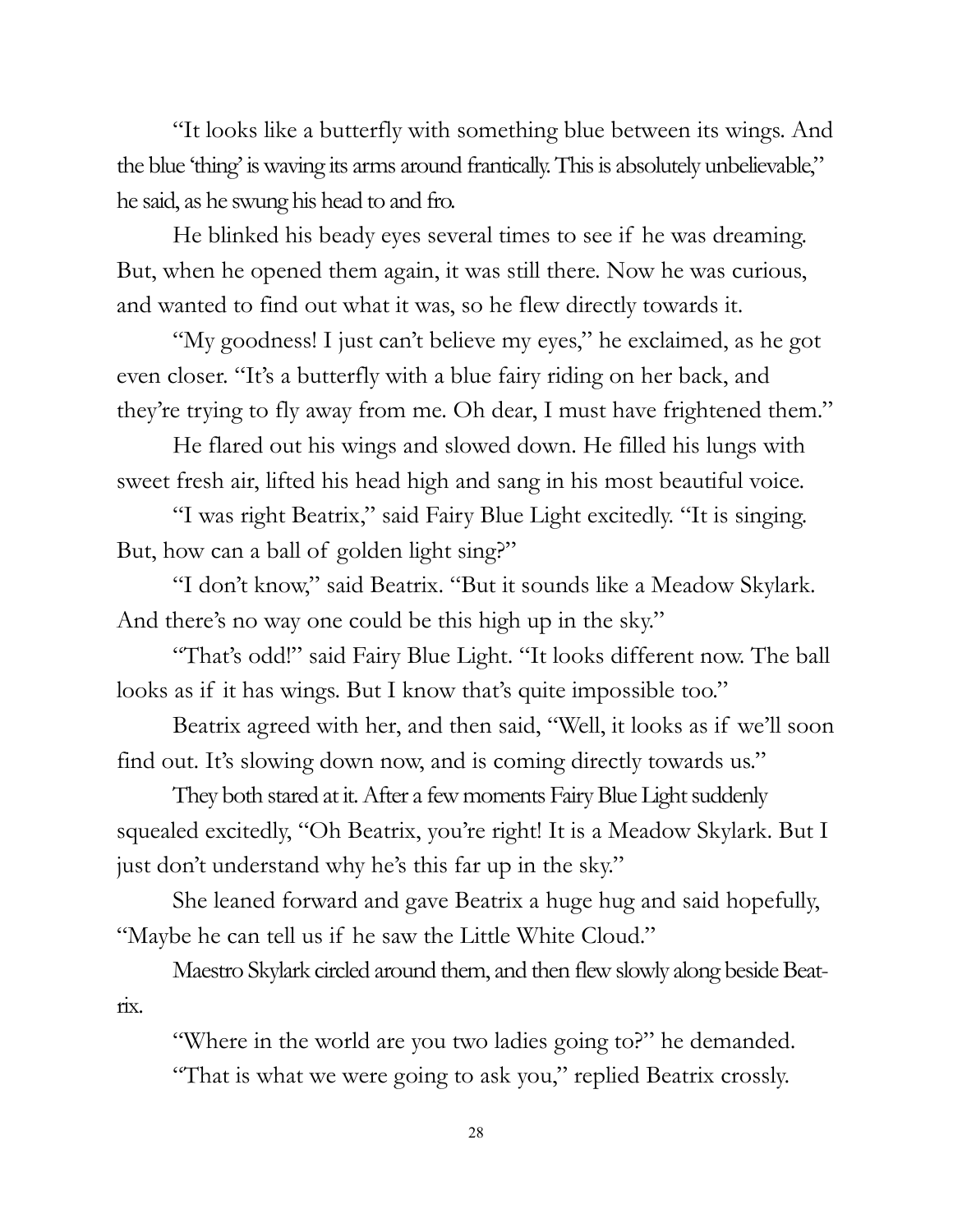"You really frightened us."

"I'm sorry! I didn't mean to do that. But I didn't think you could see me. I am invisible you know!" he said proudly, with a haughty toss of his head.

"Well, so are we!" she replied, just as proudly.

"How can that possibly be? I just don't believe you," he said, shaking his head from side to side.

"If I couldn't see you, then I wouldn't be talking to you now," replied Beatrix, feeling angrier than ever.

He blinked and then peered at them, and moved even closer.

"Hmm! Very strange! Very strange indeed," he said to himself.

"Excuse me sir! What did you say?" asked Beatrix.

"Er – actually, I was just going to ask you, if you were going to, or coming from Fairyland?" he said with a touch of sarcasm in his voice.

Fairy Blue Light raised her head and peeped out from between Beatrix' wings, and said softly, "Sir, we just left Fairyland, and we're going to the Golden City Behind the Sun. We're covered in Magic Dust, and that's why we're invisible too."

Maestro Skylark gasped, and said in a trembling voice, "I have never, in all my life, heard of anything quite so outrageous!"

"Well, it's true sir," she replied curtly.

"Oh, is it?" he replied, not believing a word she'd said. "And why would you be going there? It's much too dangerous for a butterfly to travel that far. And anyway, no one is allowed in the Golden City Behind the Sun unless they've left Fairyland forever."

"Yes, we know that sir, but we have been given special permission to go there," Beatrix replied, desperately trying to make him believe her.

"I, Maestro Skylark," he said pompously, "have just come directly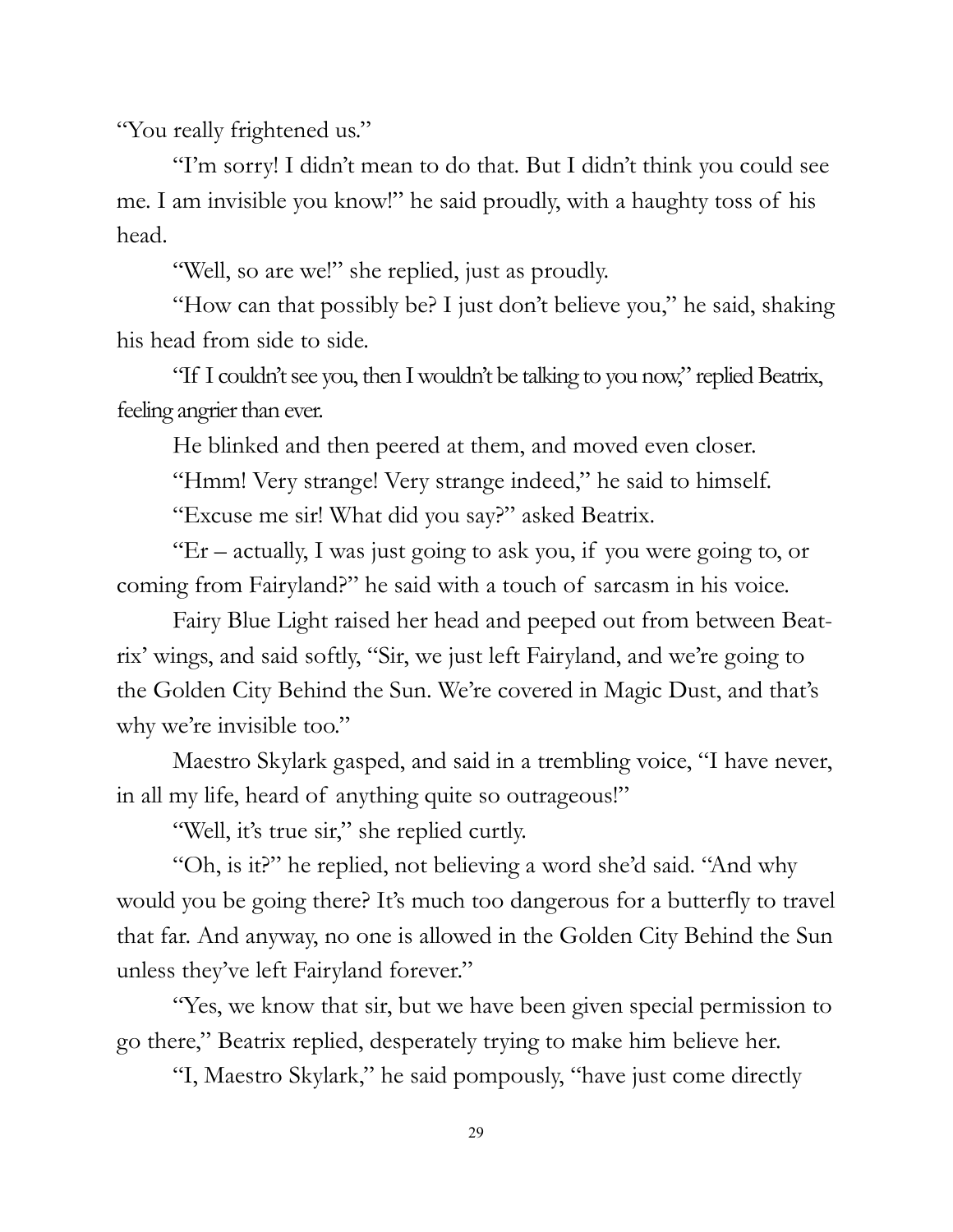from the Golden City Behind the Sun, and I heard nothing about *you* being expected I'm very important there, and I know everything that's happening."

Beatrix the Butterfly looked directly and him and said, "The Pink Butterfly asked me to take my friend, Fairy Blue Light, up there."

"Oh, she did, did she!" he said, feeling this was not the truth.

"Yes, she did!" replied Beatrix firmly. "And also, she told me that a Little White Cloud would meet us half way. But we haven't seen him yet. But now I'm getting too tired to go any farther, and I don't know what to do."

Maestro Skylark stared intently at the strange little pair, and thought it must be a dream. But indeed, they were both quite real.

"Hmm! I see!" he replied, nodding his head quizzically. "The Pink Butterfly – a friend of yours, is she? Then, who might you be?" he asked rather bluntly, as his stared down his bony beak directly at Beatrix.

"Oh! Pardon me sir. I'm forgetting my manners. I'm Beatrix the Butterfly. And . . . and did you," she stuttered, "just happen to see a Little White Cloud on your way from the Golden City Behind the Sun?"

Maestro Skylark shook his head in utter disbelief. He looked up to where he had come from, and then slowly twisted his head around in all directions.

"No!" he replied. "I haven't seen one, and I can't see one, and I don't think there's any chance you'll see one either. Little White Clouds don't like being alone in the sky."

Beatrix' wings grew heavier and heavier, and they hardly fluttered any more. A tiny tear trickled down her little pointed face, and she said in the saddest voice, "It's no use Fairy Blue Light. We'll have to turn back. I'm far too tired to go any farther."

Maestro Skylark nodded his head and said, "I think that's a very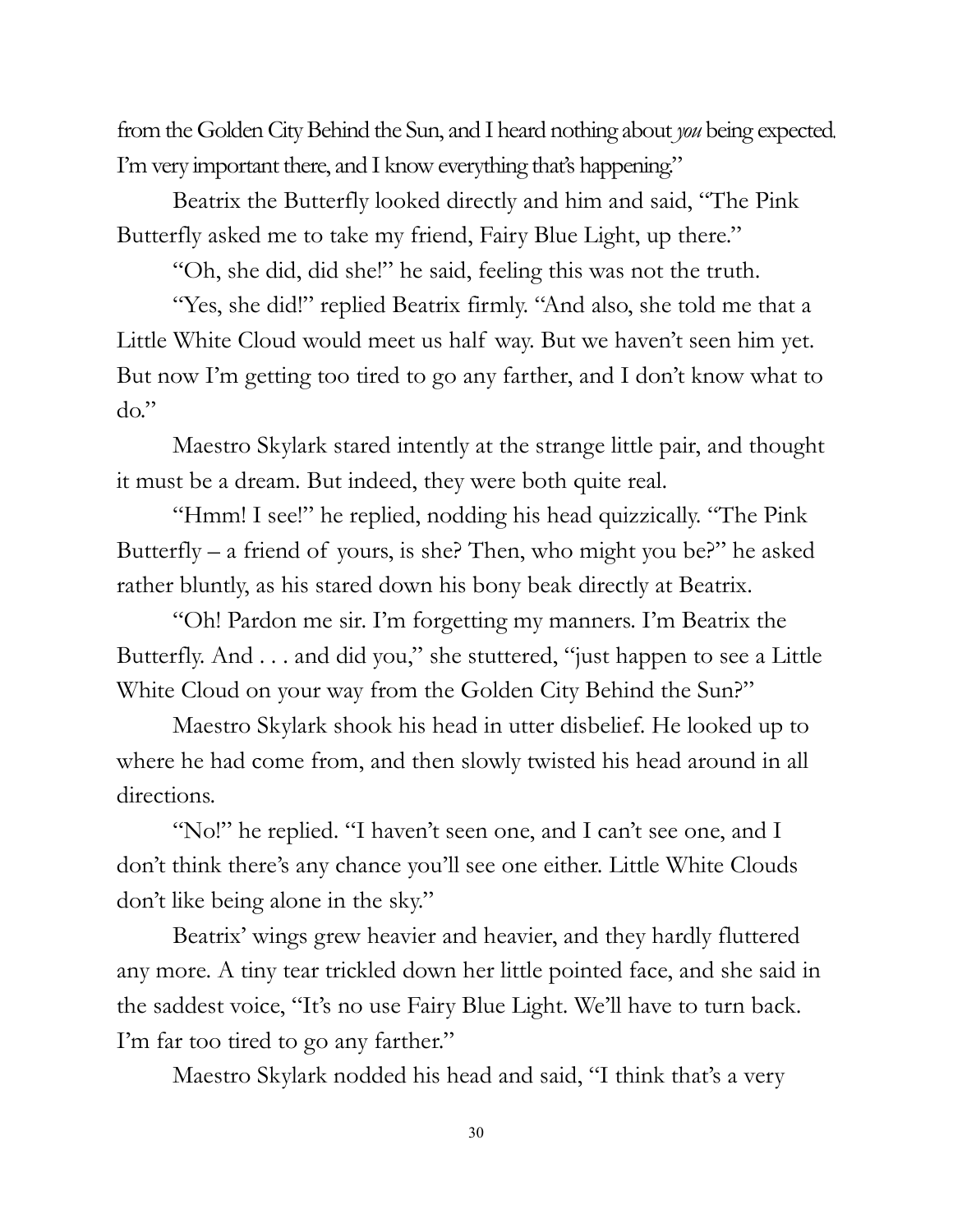good idea Miss Beatrix. But, on the other hand, strange things do happen up here. However, I must be off now. I've already wasted too much of my time talking with you."

He shook himself vigorously, and then preened his beautiful feathers back into place. But, before he flew off, he had one more question to ask. "Pardon me for asking, but who gave you permission to go to the Golden City Behind the Sun?"

"The Great Being of Light," replied Beatrix the Butterfly, lowering her voice to a whisper.

Pompous Maestro Skylark's stomach plummeted. His wings stopped flapping, and he rapidly began losing height.

"The Great Being of Light!" he exclaimed. "Oh my goodness me!" Oh, my! Oh, my!"

"What's the matter?" Beatrix cried, as she watched him fall farther away from them. "What have I said? Please come back."

"Oh, it's nothing – nothing at all," he called back, as his strong wings flapped unsteadily and he continued to wobble back and forth.

But it was far more than nothing. In fact it was terrible. Somehow he managed to stop himself from falling, and desperately struggled to hover in place.

"Now I remember," he said to himself in utter disbelief. "Just before I left the Golden City Behind the Sun, I was asked to look out for a butterfly with a fairy riding on her back. And I completely forgot." He wondered how he, Maestro Skylark, could be so imperfect. He rolled his eyes, and shook his head angrily, and said to himself, "If I don't help them, I will be too embarrassed to return to the Golden City Behind the Sun again. My music students would laugh at me if they found out."

So quickly he got his wings flapping in an orderly manner. He flew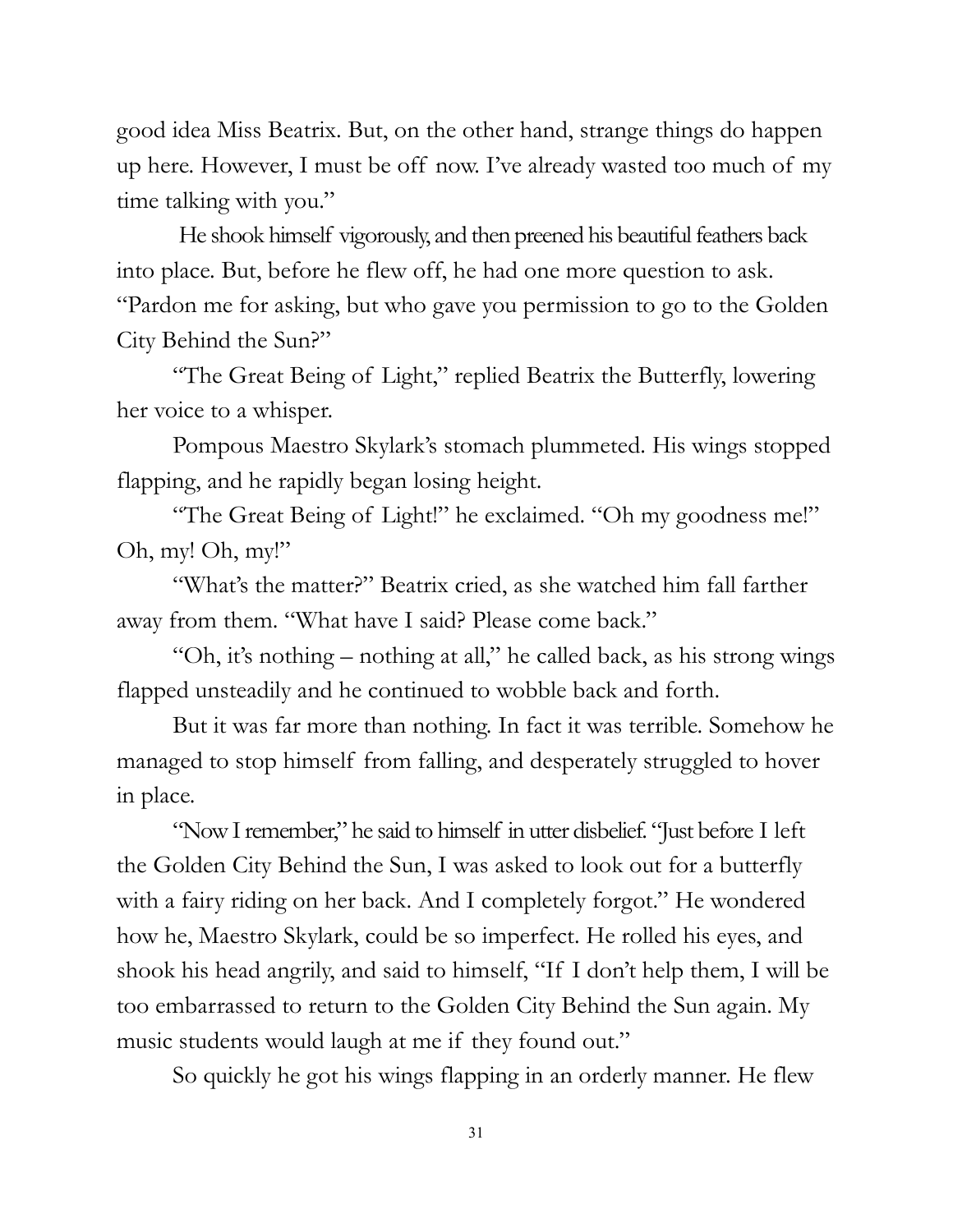back up to them, and said rather reluctantly, "Ladies, I have no choice but to help you. My wings are far stronger than yours Miss Beatrix, and I can fly higher and faster."

"But we wouldn't want to take you out of your way, sir!" said Beatrix the Butterfly kindly.

"Now, enough of that nonsense Miss Beatrix! Flutter over to my back and climb on," he demanded.

"Oh, thank you so much sir," Beatrix replied politely.

Fairy Blue Light leaned forward and clung tightly to Beatrix' as she fluttered over towards Maestro Skylark.

"Careful now. I'll keep as still as I can. Come on, hurry up!" he urged impatiently.

Beatrix the Butterfly managed to land safely on Maestro Skylark's back. She folded her wings tightly together. Fairy Blue Light tucked herself down as low as she could.

"Are you ready?" he asked.

"Yes sir!" they both replied together.

"Then we're off!" he said, and turned and headed directly upwards to the Golden City Behind the Sun. He moved faster than either of them had ever moved before.

"Isn't this fun? What a wonderful adventure we're having," whispered Fairy Blue Light into Beatrix' ears.

"Yes, it is!" replied Beatrix gasping for breath.

He was definitely the most beautiful skylark they'd ever seen, and they felt so honoured to be riding on his back. Usually, this type of activity was far beneath Maestro Skylark's dignity. However, when you mention the name 'Great Being of Light', self-importance quickly disappears.

After they had been travelling for quite some time, Fairy Blue Light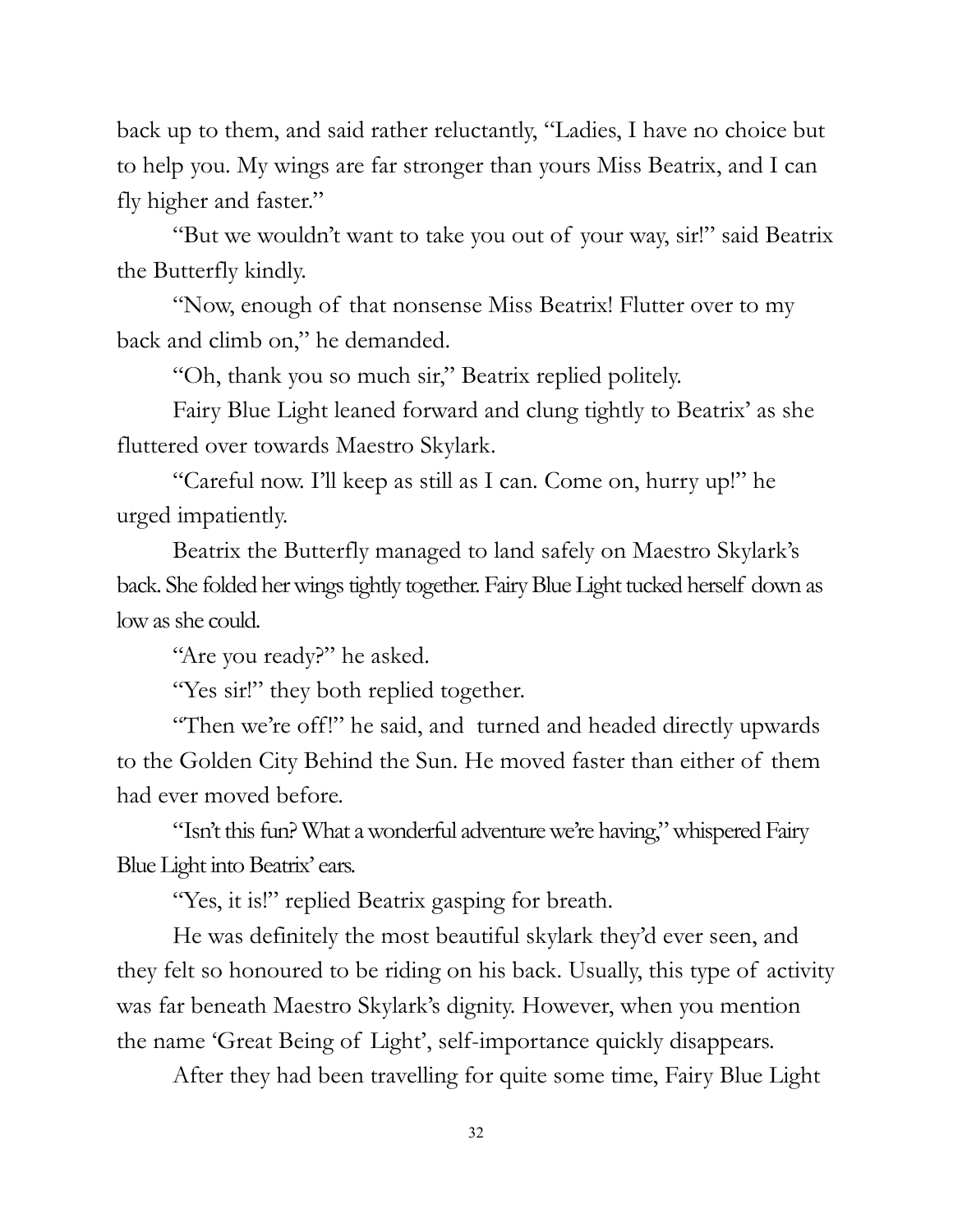got tired of sitting in one position so she raised her head just a teeny– weeny bit and looked around. And there it was, floating along all on its own.

"The Little White Cloud! The Little White Cloud!" she shouted as loudly as she could. "Can you see it Maestro Skylark?"

He raised his head so fast that Beatrix thought they were going to fall off. Then he said in his most conceited voice, "Yes, of course I can. I saw it quite a while ago, but I chose not to mention it. I didn't want you both jumping up and down on my back, and slowing me down."

Beatrix the Butterfly looked back at Fairy Blue Light and winked. Of course, Maestro Skylark had to be the first, and the best, at everything he did.

"Little White Cloud, we're coming, we're coming," they called out as loudly as they could. And Maestro Skylark now headed directly towards it.

The Little White Cloud looked soft and fluffy as it floated in the clear blue sky. However, they didn't know that on the other side he was looking and feeling very grey, actually almost black, and that could mean trouble.

"I'm so happy I could sing," laughed Fairy Blue Light, as the odd little threesome now flew directly towards the Little White Cloud.

"Then just sing!" laughed Maestro Skylark. "And I'll join you." He took a deep breath, opened his bony beak and filled the air with streams of colourful musical sounds.

Fairy Blue Light also started to sing, but after a while she decided it was better to listen. It was hard trying to compete with his powerful voice.

Poor Beatrix was still tired from all the flying, and she definitely didn't want to sing. But, she did feel just a little happier now, except for one thing. She was still wondering what to do when Fairy Blue Light was safely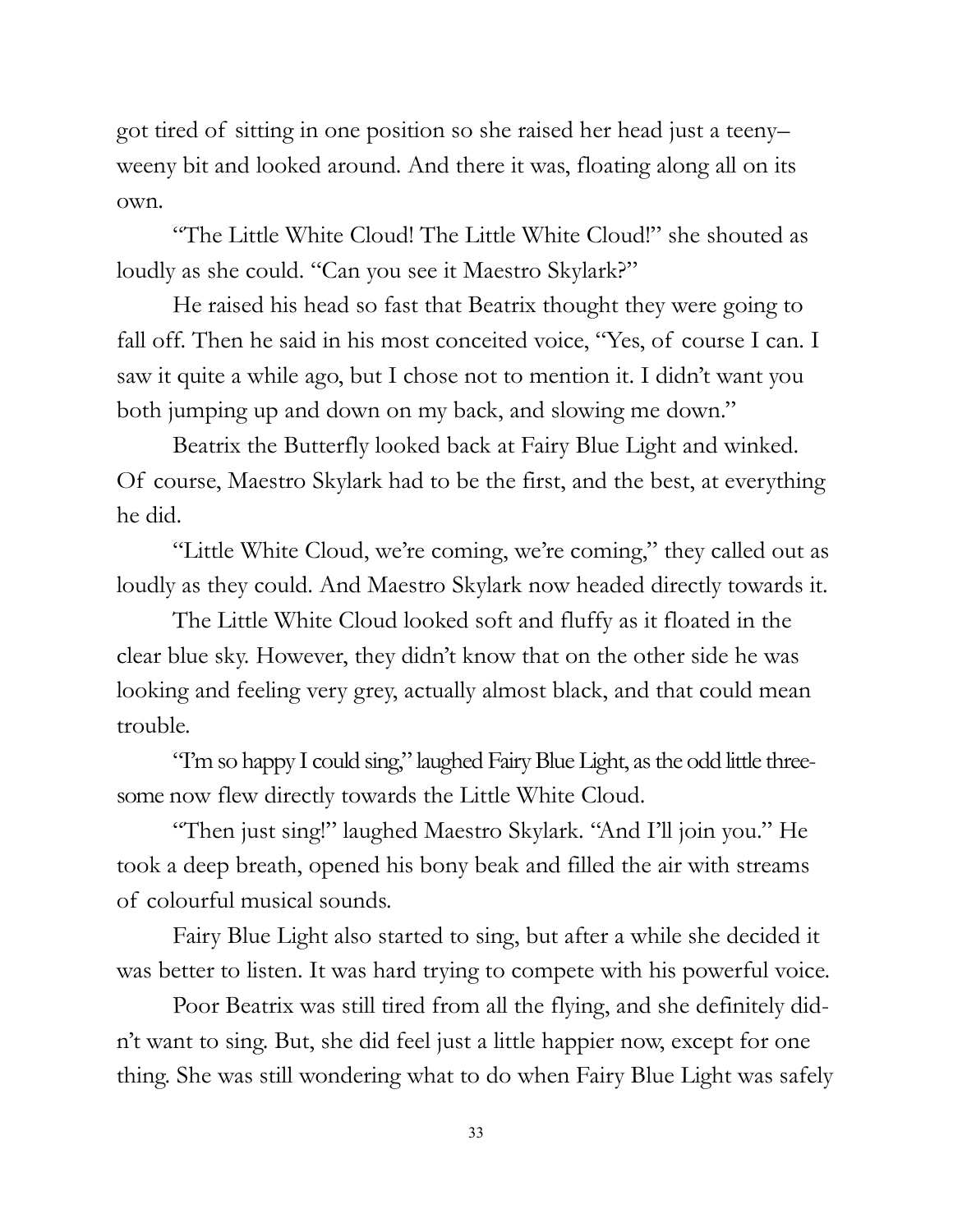on the Little White Cloud. And, by the speed they were now travelling, she knew she'd have to decide fairly quickly. But as hard as she tried, she just couldn't decide what to do.

"Maybe if I wait until I get there," she thought to herself, "it might be easier to make a decision. Many things can happen that might change the whole plan, so there's no use worrying ahead of time."

So with that thought in mind she settled down to enjoy the flight. What do you think Beatrix the Butterfly should do?

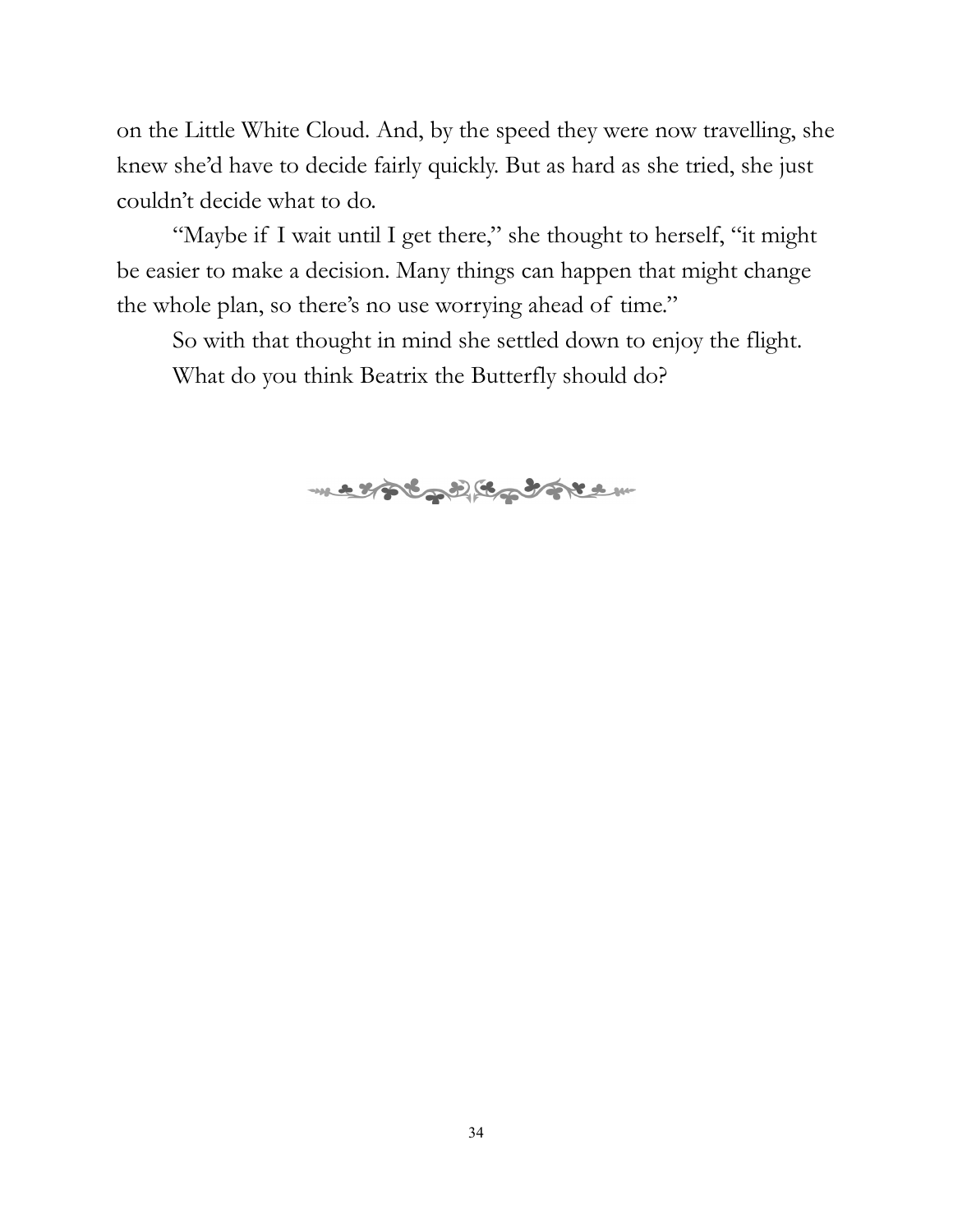## Question

When you are given something important to remember, do you make sure that you remember it?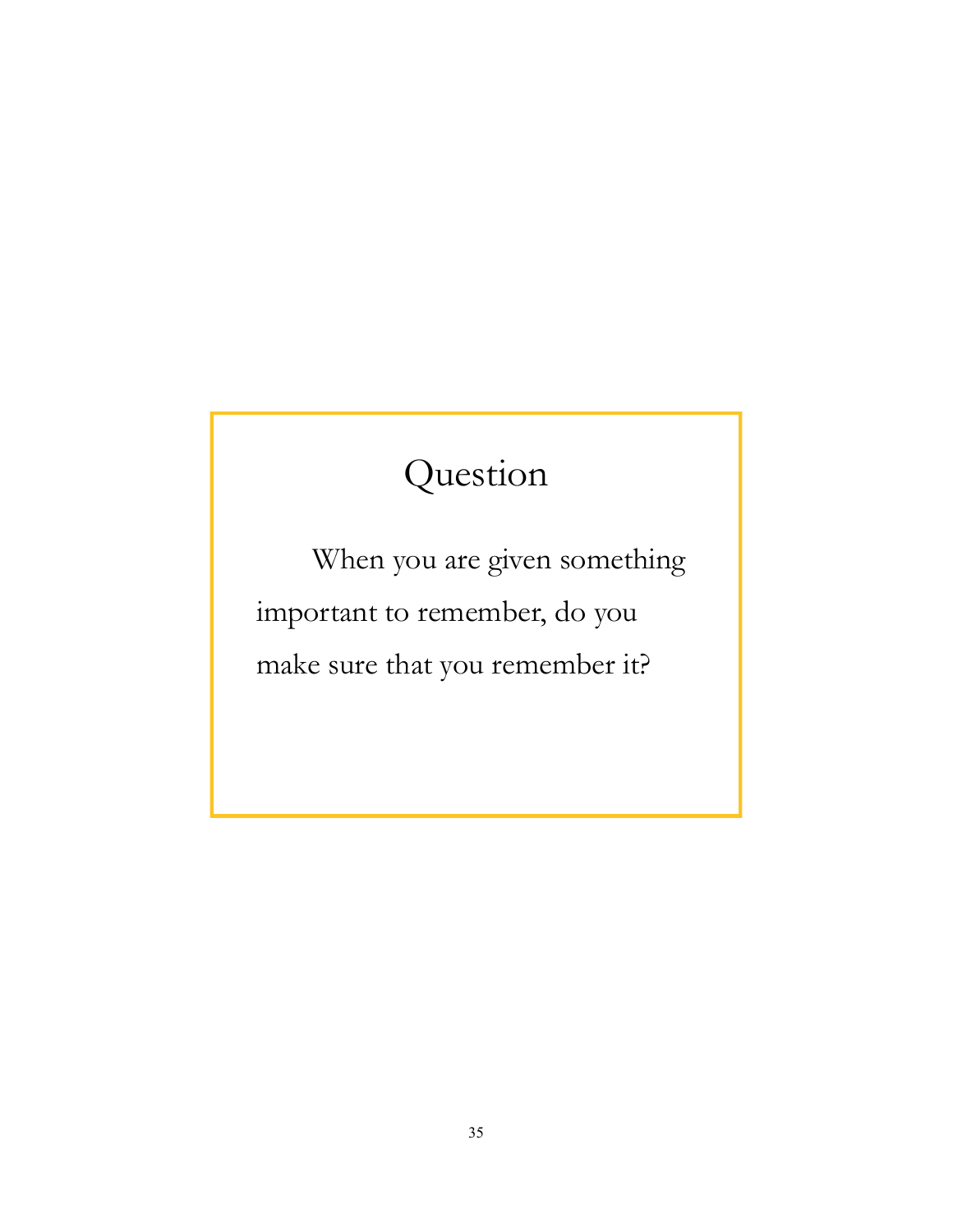### Project

*Take out your coloured pencils or paints, and colour the poppies in bright red, and the leaves and stalks in green. Paint the butterfly in any colour you like.*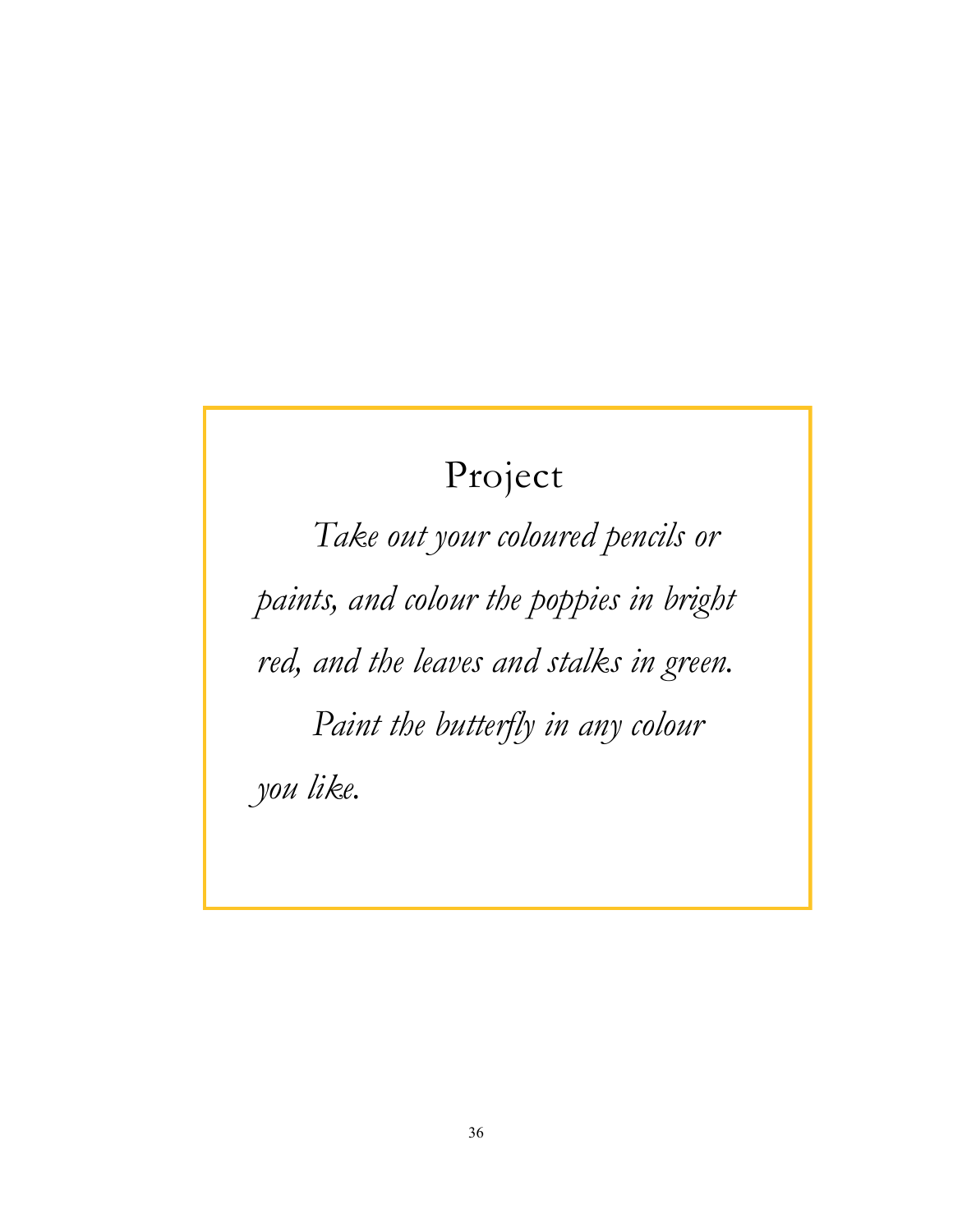